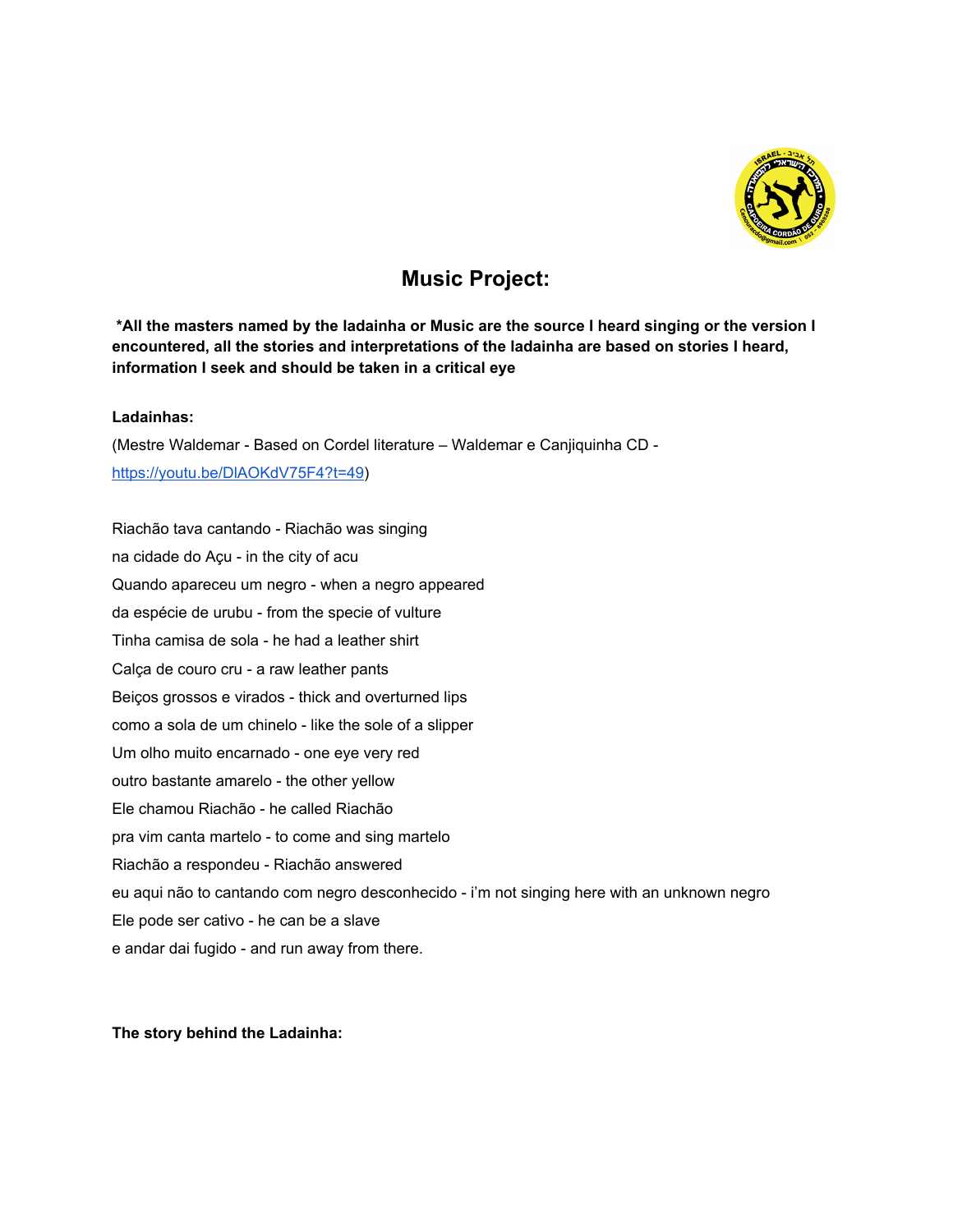This ladainha is based on cordel literature, on the story of Manuel Riachao, a Martelo singer and a viola player considered to be invincible in this kind of singing, after or selling is soul to the devil for this ability or being the Incarnation of the devil on Earth.

In the ladainha we have part of the full conversation between Riachao and the devil that comes and challenge Riachao to a singing dual.

Besides that I haven't found a meaning or message that this ladainha tries to pass.

(Mestre Waldemar -Waldemar e Canjiquinha CD - [https://youtu.be/DlAOKdV75F4?t=159\)](https://youtu.be/DlAOKdV75F4?t=159) Abre o zoio siri de mangue - open your eyes siri de mangue todo tempo não e um - not all time is this a mare de março - the sea of march e mare de guaiamum - is the sea of the guaiamum entra grandes e pequenos - big and small enter hoje não me escapa um - no one will escape from me Siri ta se vendo doido - the siri looks crazy na presa do guaiamum - in the hands of the guaiamum

(Mestre Waldemar - Waldemar e Canjiquinha CD - [https://youtu.be/DlAOKdV75F4?t=249\)](https://youtu.be/DlAOKdV75F4?t=249) Ela tem dente de ouro - she has a golden tooth foi eu que mandei botar – I was the one who sent her to put it eu vou rogar um praga - I'm going to curse her pro dente se-quebra - so that tooth will break dela eu nao me lembro - I don't remember her e nao quero me-lembrar - and i don't want to remember. das hora amargurada - in the bitter times se com ela eu conversava – I was talking with her na beira de uma praia - by the beach e um bonito luar - there is a nice moonlight ela sempre me jurando - she was always swearing to me que a outro não amava- that she didn't love another vim da ilha de mare - I came from the ilha de mare joga em santa rita - plays in santa rita duas coisas neste mundo - to things in this world que meu coração palpita - that makes my heart throb e um Berimbau vozeiro - one is a vocal berimbau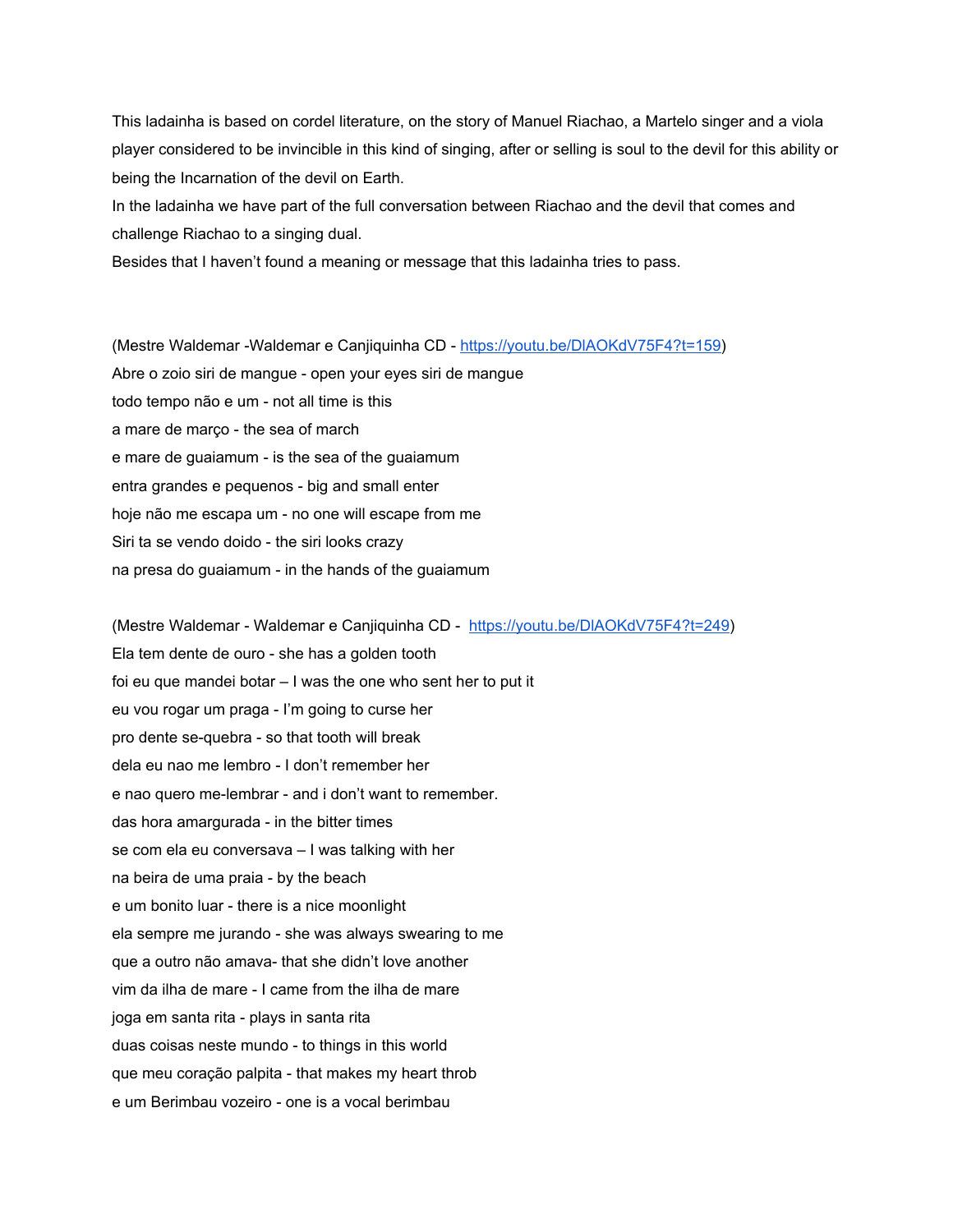e uma moça bonita - and the other a beautiful girl

#### **The story behind the Ladainha:**

Also to this ladainha I haven't found an interpretation, but this ladainha might be based on a music from 1929 called - "Quem eu deixar nao quero mais" - who ever I left I don't want any more, the ladainha as the translate shows speaks about the love of one to a girl who doesn't return love. In other versions of this ladainha the anger he feels to this girl is better transmitted.

(Mestre Waldemar- Waldemar e Canjiquinha CD - [https://youtu.be/DlAOKdV75F4?t=333\)](https://youtu.be/DlAOKdV75F4?t=333) Eu não sei como se vive neste mundo enganador - I don't know how to live in the misleading world fala muito e falador - speaks a lot you are talkative fala pouco e manhoso - speaks little you are a sly come muito a goloso -eat a lot you are greedy come pouco e suvine - eat little you are a miser se bater e disordeiro - if you hit you are doing mass se apanha ele e mufino - if you get hit you are wretched trabalho tem marimbondo - the bee is for work fazer casa no capim - builds the house in the grass vem o vento leva ela - the wind comes and takes the house marimbondo leva fim - the bee gets to her end cavera quem te-matou - skull who killed you? foi a língua meu senhor - it was the to tongue, Sir. eu te dava conselho - I gave you an advice pensava ser ruim - to think it's bad eu sempre lhe-dizendo - i always says to you inveja mato cain - envy killed cain.

(Mestre Waldemar-Waldemar e Canjiquinha CD - <https://youtu.be/DlAOKdV75F4?t=432>) Quatro coisas neste mundo - four things in this world que aperreia o cidadão - that pises off a citizen uma casa com pingueira - one is a house with a leaking roof um e cavalo chotão - one is a lazy Horse uma mulher ciumenta - on is a jealous woman e um menino chorão - and a crying baby tudo isso se-da jeito - all of those give you style cavalo a negoceio - the horse makes business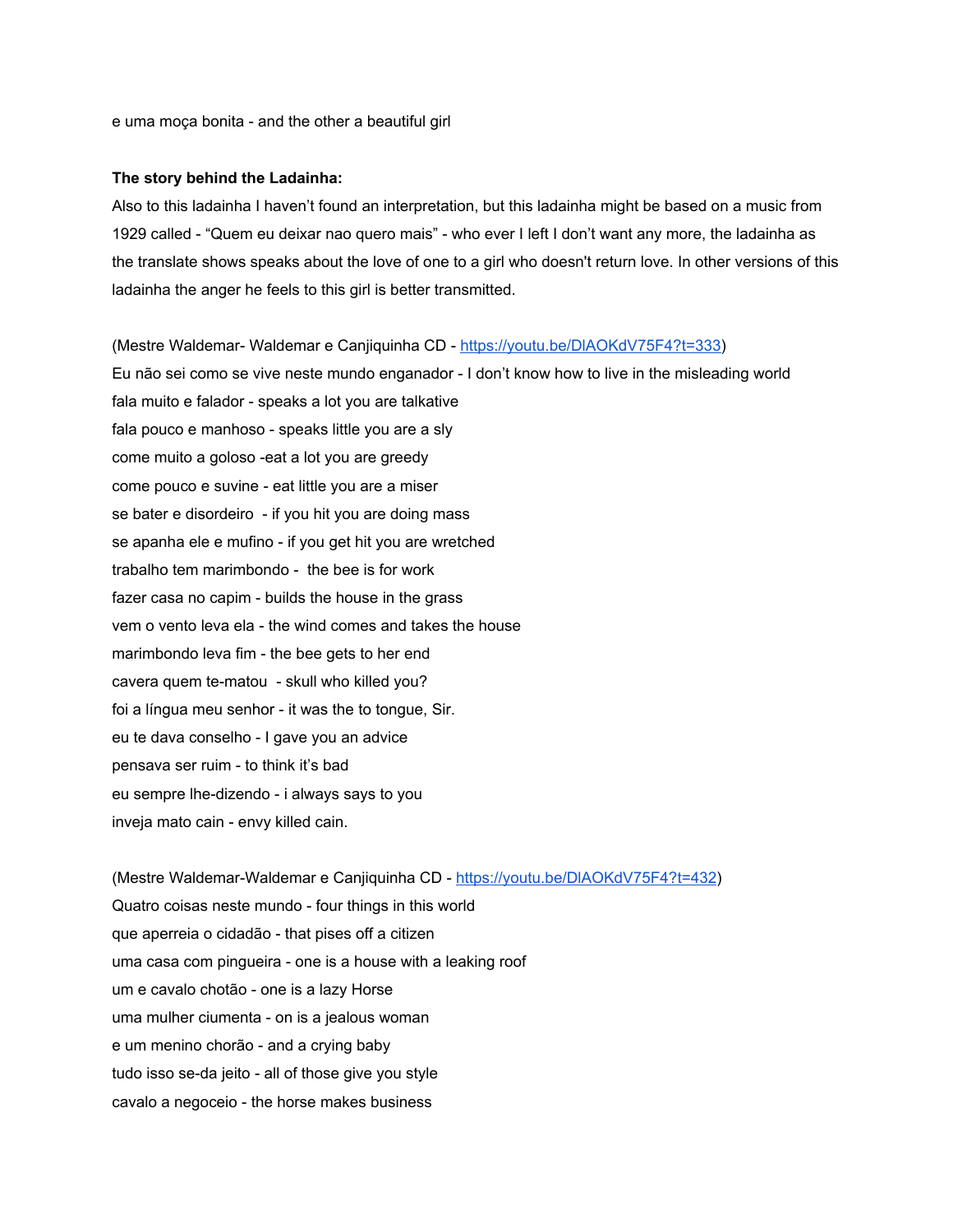menino se-aquelente - the boy calm down casa eu reteio - the house is with rooftop again e a mulher me cai na pe - and the woman falls to my legs

## (Mestre Waldemar – based on cordel literature- Waldemar e Canjiquinha CD <https://youtu.be/DlAOKdV75F4?t=614>)

La no ceu vai quem merece - to the sky goes who worth it na terra vale que tem - on earth who has have value a sobreba combatida - the fight for survival foi quem mato pedro cem - was the one who killed pedro cem deus e pai de nos todos - god is the father of all eu não sou pai de ninguém - I'm not a father to anyone la se foi minha fortuna - there I had my fortune exclamava pedro cem - shouted pedro cem ontem eu fui milionario - yesterday I was a millionaire ja tive e hoje não tem - I already had today I don't have o que ontem me-valia - what was worthy yesterday hoje nem valia ter - isn't worthy to have today ele dizia na portas - he said on the doors uma esmola a pedro cem - give an alms to pedro cem que ja teve hoje não tem - what i had today i don't a quem eu negei esmola - the ones the I rejected asking for alms hoje me nega também - today reject my request nasci num berco dourado – I was born in a golden cradle crece num colchao macio - raised on a soft mattress hoje eu moro no relento - today I live in a damp esse mundo e chão frio - this world is a cold ground a justiça examinando - the justice is examined os bolsos de pedro cem – in the pockets of pedro cem encontrou uma muchila – he found a bag dentro dela um vintem - inside a penny um letrerio que dizia - a letter that says ja tive hoje não tenho - I already had, today i don't

**The story behind the Ladainha:**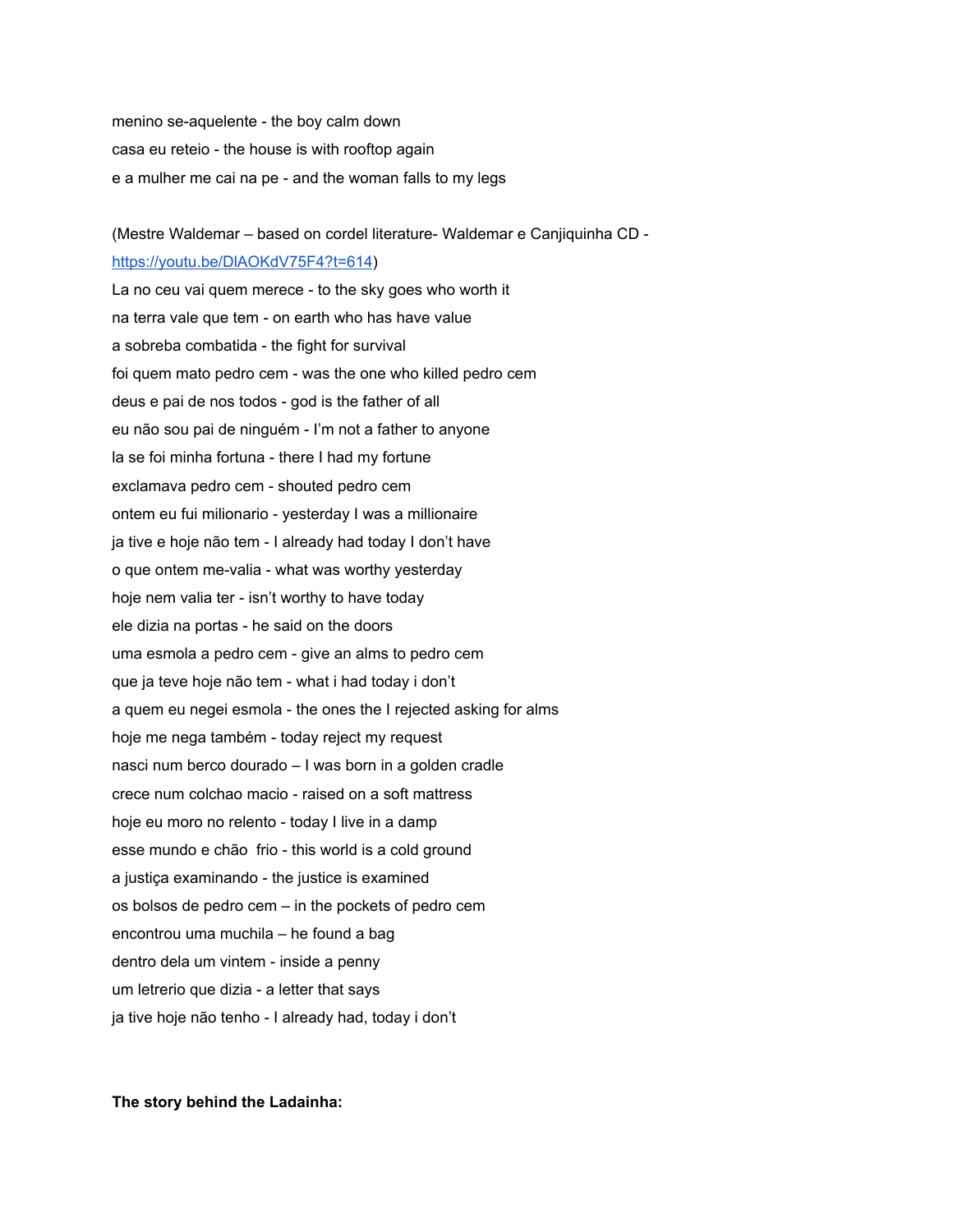this ladainha is also based on a cordel literature, on the story about pedro cem, a rich businessman who lost all he had in no time, the legend says that pedro cem, when he was rich didn't have friends nor gave cherity, and when he fall to poverty no one helped him. Personally I feel that the ladainha sends a very clear message about behavior and the volatile of life.

#### (Mestre Waldemar- based on cordel literature -Waldemar e Canjiquinha CD -

#### <https://youtu.be/DlAOKdV75F4?t=721>)

Eu ja canto ha muitos anos - I already sing for menu years não vou em toda função - I'm not going for any purpose arranco ponta de touro - the bull horns were ripped quebra a fura de um leão- quiet the fury of a lion nunca vi ciencia - never seen science que pra mim tivesse rasão - that for me had a reason/logic o diablo respondeu - the diablo respond voce hoje fica sabendo - today you'll know o peso de um cantador - the heaviness of a singer ele odeia obedience - who hates obey conhecer o meu valor - to recognize my value quando me veja de outra vez - next time you'll see me me chama de professor - you'll call me professor me diga de onde veio - tell me where did you come from me diga pra onde vai - tell me where will you go se e casado ou solteiro - are you married or not? que trabalho voce faz - what is your profession? o diablo respondeu - the diablo respond eu não tenho superior – I don't have a superior so filho da liberdade - I'm a boy of freedom eu não conto a minha vida - I don't tell about my life pois não ha necessidade - cause it isn't necessary eu não sou foragido - I'm not an outlaw nem voce e autoridade - and you are not the authorities.

#### **The story behind the Ladainha:**

another part in the conversation between Manuel Riachao and the devil, while the devil is trying to challenge Riachao to a Martelo dual.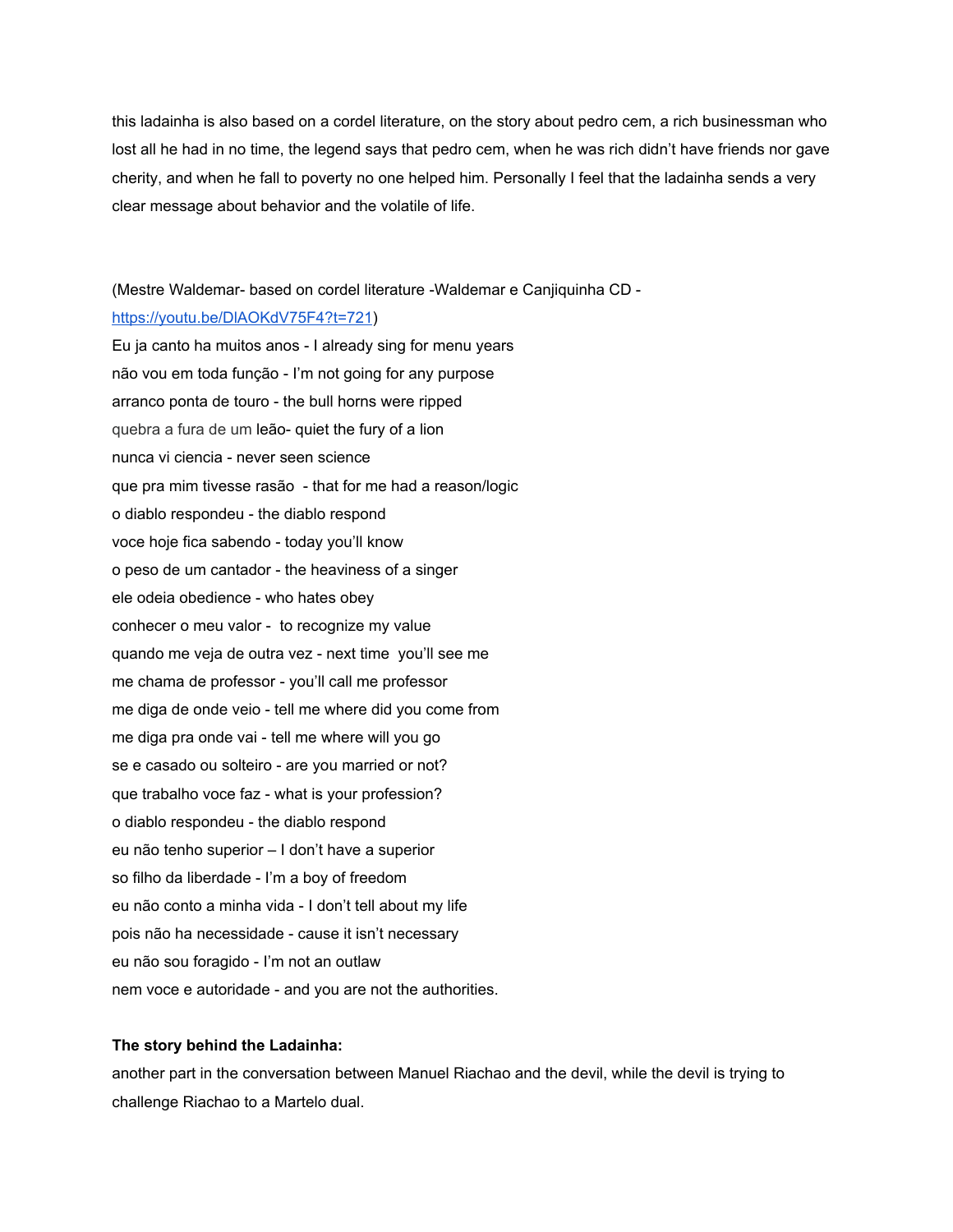(Mestre Waldemar -Based on Cordel literature - Waldemar e Canjiquinha CD <https://youtu.be/DlAOKdV75F4?t=828>)

Senhores peço licença - gentleman I ask for permission para conta uma historia - to tell a story dum valente villela - on a brave villela trago sempre na memoria - I always keep in my mind ele luto quinze anos - he fought for 15 years sempre alcançando vitoria - always achieve victory ali tinha um capitão - there was a captain there um sujeito muito usado- a subject widely used diz eu vou na serra torta - said I'm going to serra torta trago vilela amarrado - bring villela tied up no outro dia bem cedo - the day after very early marcharam para o logar - they marched to the place onde morava vilela o povo foi ensinado - where vilela lived the people were trained chego la o capitão - the captain arrived there mando a casa cercado - sent to surround the house cercaram ali a casa - they surrounded the house ficaram de prontiadão - and stayed in readiness o vilela abre a porta por ordem do capitão - vilela opened the door by the order of the captain. voce hoje sai dai direitinho para prisão - you vou today out of there directly to prison vilela tava em casa sem nada disso saber - vilela was in his house without knowing anything about this disse voces vão simbora - said you go away nao venha me aborreceu - don't come to bore me responda me soldado se vem mata ou morrer - answer me soldier you came to kill or die o soldado a respondeu - the soldier answered não vim mata nem morrer - I didn't came not to kill nor to die ta engana do sujeito - you are ripped of the subject por ordem do delegado - because of the sheriff order que e homem de direto - and he is a straight man voce hoje me da conta - you are going to pay me the bill today das mortes que ja tem feito - for the kills you have done eu aqui na serra torta - I'm here in serra torta ja digo pelo commun - it's already commonly said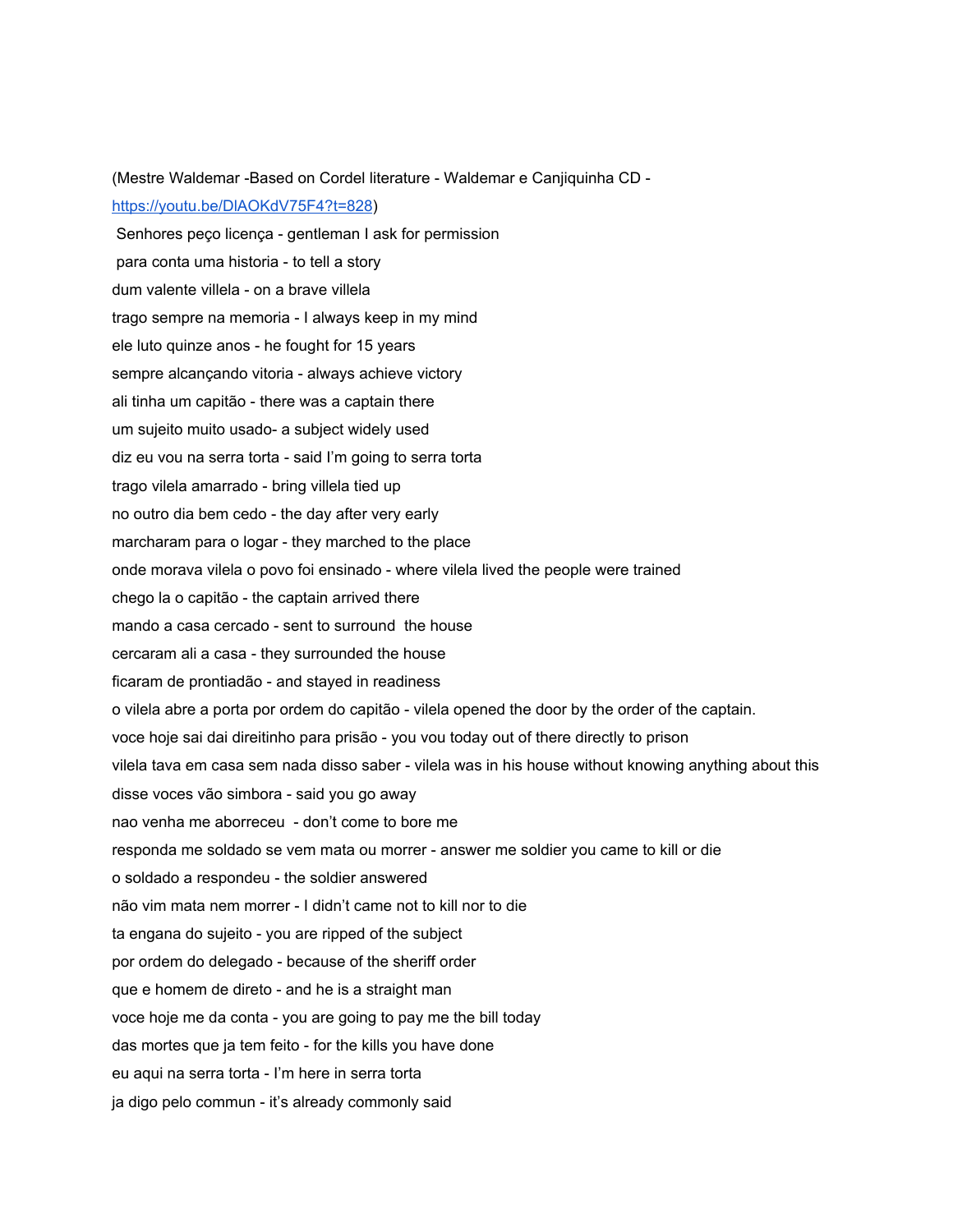o homem que mata cem - the man who kills 100 também mata cento e um - also kills 101.

## **The story behind the Ladainha:**

another history based in cordel literature, the story about Brave vilela and the sheriff alfere. Vilela was a criminal that since the age of 10 started committing crimes, and no one even not squad of 40 soldiers could arrest him. Sheriff alfere came with troops also, and managed to fight face to face with villela, but villela's hand was on the top, and only villela wife saved the sheriff's live. This ladainha is a short version of there encounter.

(Mestre Waldemar - Waldemar e Canjiquinha CD - <https://youtu.be/DlAOKdV75F4?t=976>) Quando ve cobra assanhado - when you see an agitated snake não bote pe na rodia - don't step on it a cobra assanhada morde - the agitates snake bites seu fosse cobra mordia - if I was a cobra i would have beaten cachorro que engolir oço - a dog that swallows a bone nalguma coisa se fia - over there something is spinning ou na goela ou na garganta - in the throat or in the neck ou em outra travessia - or in another crossing prenderem pedro mineiro - they locked pedro from minas dentro da delegacia - inside the police station pra dar depoimento - to give testimony daquilo que não sabia - on what he didn't know.

(CM Rafael - [https://youtu.be/ytRZKfmoHgM?t=235\)](https://youtu.be/ytRZKfmoHgM?t=235) Não me chama de vaqueiro - don't call me a cowboy que vaqueiro eu não sou não - cause I'm not sou a boiador de gado, Meu bem - I'm a cattle leader vaqueiro e meu patrão - cow boy is my boss

(CM Rafael - <https://www.youtube.com/watch?v=AF9LvkfoI6U>) E casa velha - it's an old house onde a cabrita remoe - where the goat is dying o veneno e que mata - the venom kills dente de cobra não doe - a snake tooth doesn't hurt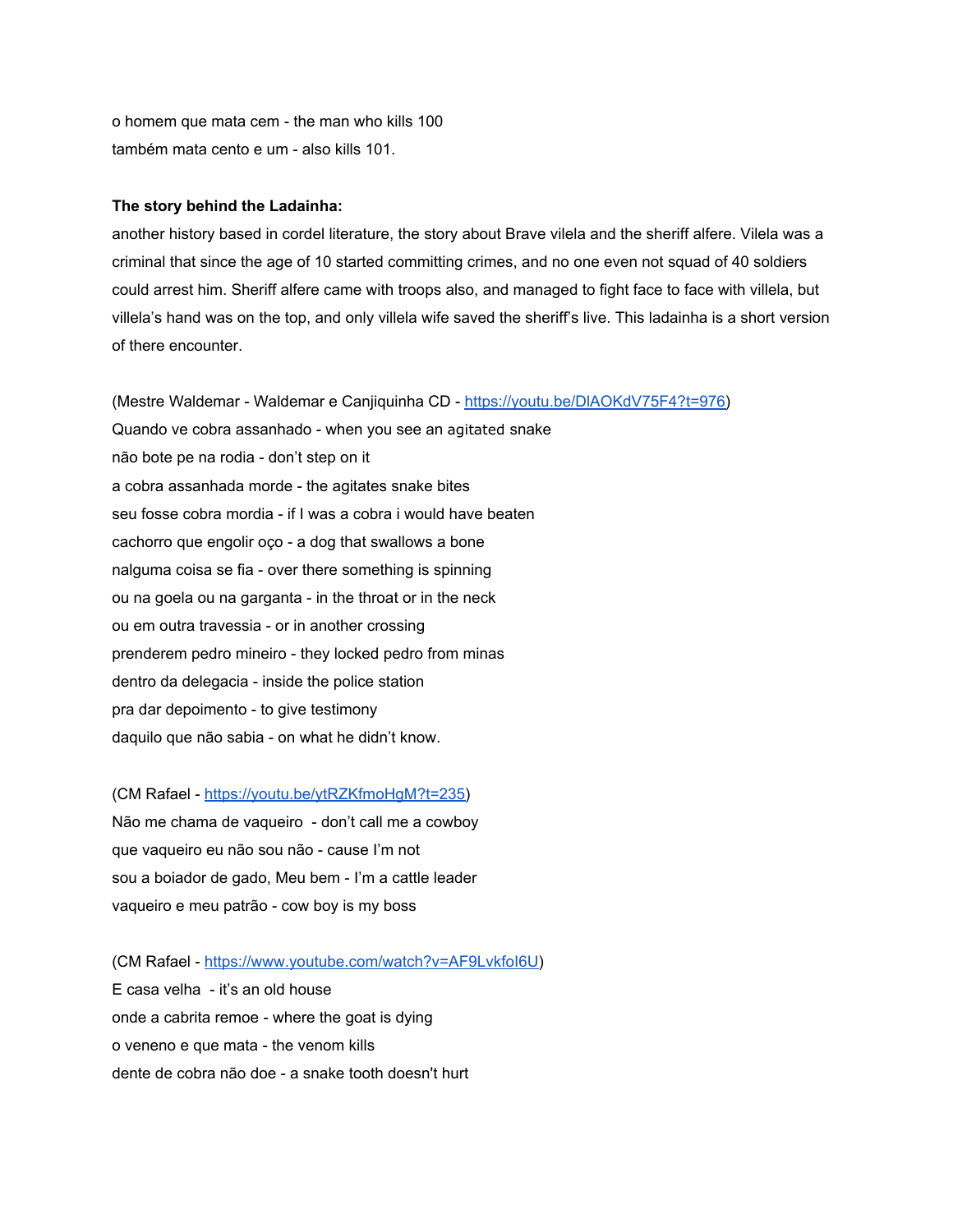#### (CM Rafael - <https://youtu.be/NOL50sM38dE?t=17m6s>)

Tem dias que eu amanheco, o meu bem - there are days that I wake up com vontade de cantar - with a willing to sing e padre nao rezar misa - the father doesn't prey in the missa Faço são cristão chorar- makes saint christ cry faço quem nao tem dinheiro-make people who doesn't have money pedi fiado pra me dar- ask for credit to give me

(CM Cenourinha - [https://www.youtube.com/watch?v=7mvf884ldnE\)](https://www.youtube.com/watch?v=7mvf884ldnE)

Cheguei de encoraçado, meu bem - I came back from a cruz novidades na bahia - news in Bahia marinheiro abesoluto - a independent sailor chego pintada relia - came to cause trouble prenderem pedro mineiro, colega meu - they locked pedro mineiro dentro da secretaria - in the secretary contaram minha mulher-tell my wife que era um grande invadia - that it was a big misunderstanding semana que eu não trabalho - a week that i don't work sustento mulher e filho - to support a woman and a boy delegado me intimo - the sheriff left me alone dentro da delegacia - in the police station pra da depoimento - to give a testimony daquilo que eu não sabia - about what i didn't know

#### **The story behind the Ladainha:**

This ladainha tells in short the story of 3 capoeirtas - pedro mineiro, Sebastiao de sousa and antonio jose "branco" fereira – who got into a shootout with sailors from the warship piaui. There are two claims about the reason for the fight, the first is that it was over a prostitute or over a conflict between the police and the sailors, and the police sent the capoeirstas as there agents.

Two days later while giving his testimony in court, pedro mineiro was shoot by sailors, in the chaos the arrested sailors ran and also the two other capoeirstas, Sebastiao was stabbed by on of the sailors. Sabastiao and pedro mineiro were taken to hospital there pedro mineiro died.

(CM Rafael - <https://www.youtube.com/watch?v=jYy2AsLQEwY>) Eu não sei o que fazer, o meu bem- I don't know what to do so pra viver neste mundo - to live in this world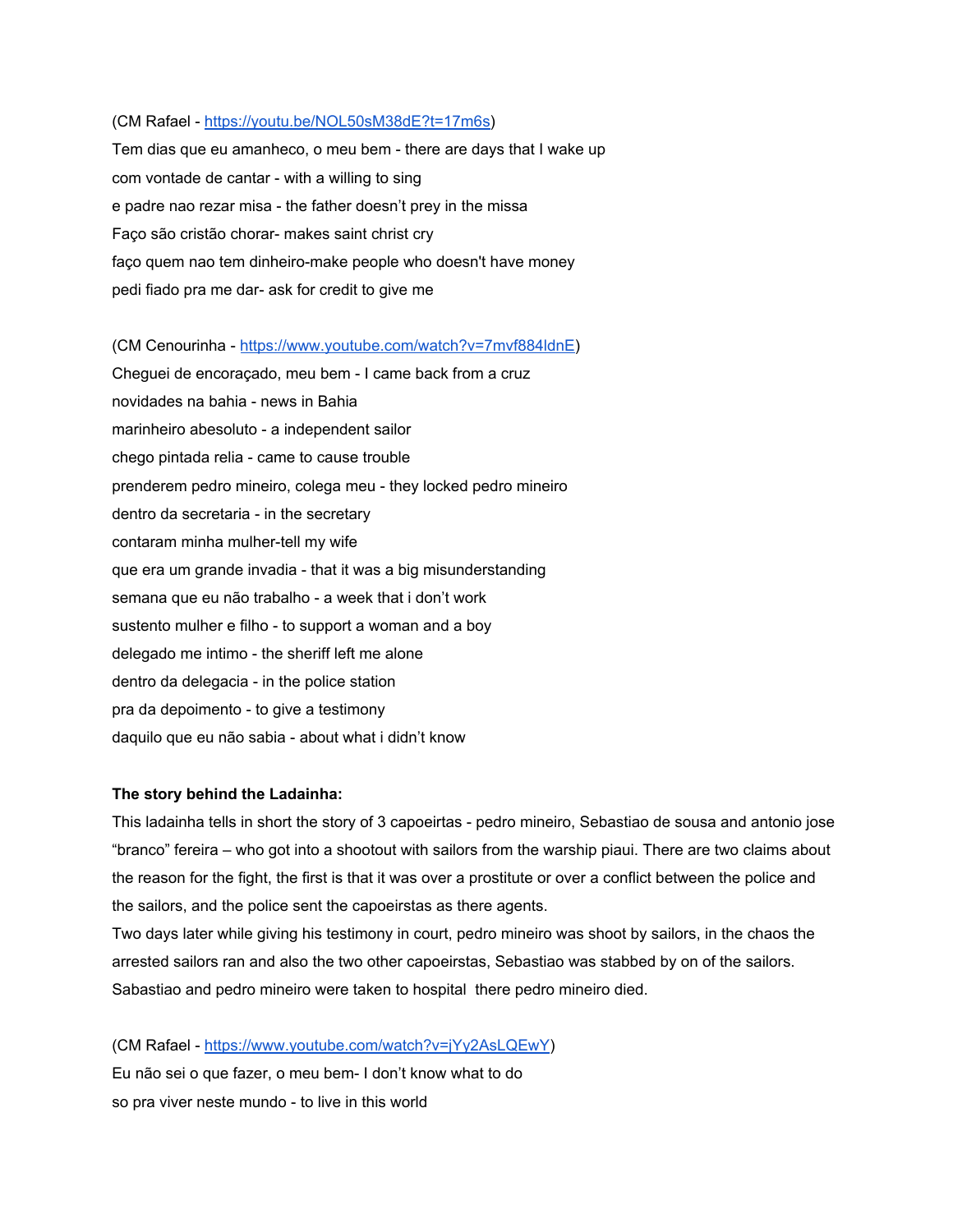ando limpo eu sou malandro - if I'm clean I'm a malandro ando sujo eu sou imundo - if I'm dirty I'm a filth fala muito e falador - talk a lot is big mouth se falo pouco sou manhoso - doesn't talk I'm a sly como muito sou goloso, meu bem -eat a lot I'm a greedy como pouco sou suvine - doesn't eat I'm a miser se bater sou disordero - if I hit I'm doing mess se apanha ele e cative - if you get bitten you are a slave ai que mundo velho de graça - what a funny world ai que mundo inganador - what a world of lies digo desta maneira - talking this way foi mamãe que me-ensinou - my mother taught me o calado e vencedor - the silent is the winner so pra que juiz tem - for what do we have judges? eu prefeiro ser vingado, meu bem – I prefer revenge nao rogar praga pra ninguem-then to curse someone

(Mestre Pernalonga/CM Rafael) [-](https://www.youtube.com/watch?v=YQ2_UW7Pyjg) [https://www.youtube.com/watch?v=YQ2\\_UW7Pyjg](https://www.youtube.com/watch?v=YQ2_UW7Pyjg)) Eu podia ter nacido – I could have been born Num Colchão de ouro puro – On a pure gold mattress eu bem podia ter nacido – I really could have been born Num Colchão de ouro puro – on a pure gold mattress Mas pra da exemplo ou mundo – but in order to give the world an example naci pobre, deus menino – I was born poor, jesus.

## (CM Rafael - )

Na casa de feiticeiro, eu aprendi feitiçaria - in the wizards house I learned wizrei A tira couro de sapo, escalda na água fria - to take off the frog's skin , put it in cold water Da fria passar pra quente - from the cold pass to the hot water Denovo passar na fria - and again in the cold one Na casa de feiticeiro - in the wizards house Feiticeiro me-ensinou - the wizard taught me A cantar canto do galo - to sing the chicken song Antes do galo cantar - before he sings it Nascido nesse attitude - i was born in this attitude Na panela de angu - inside an angu pot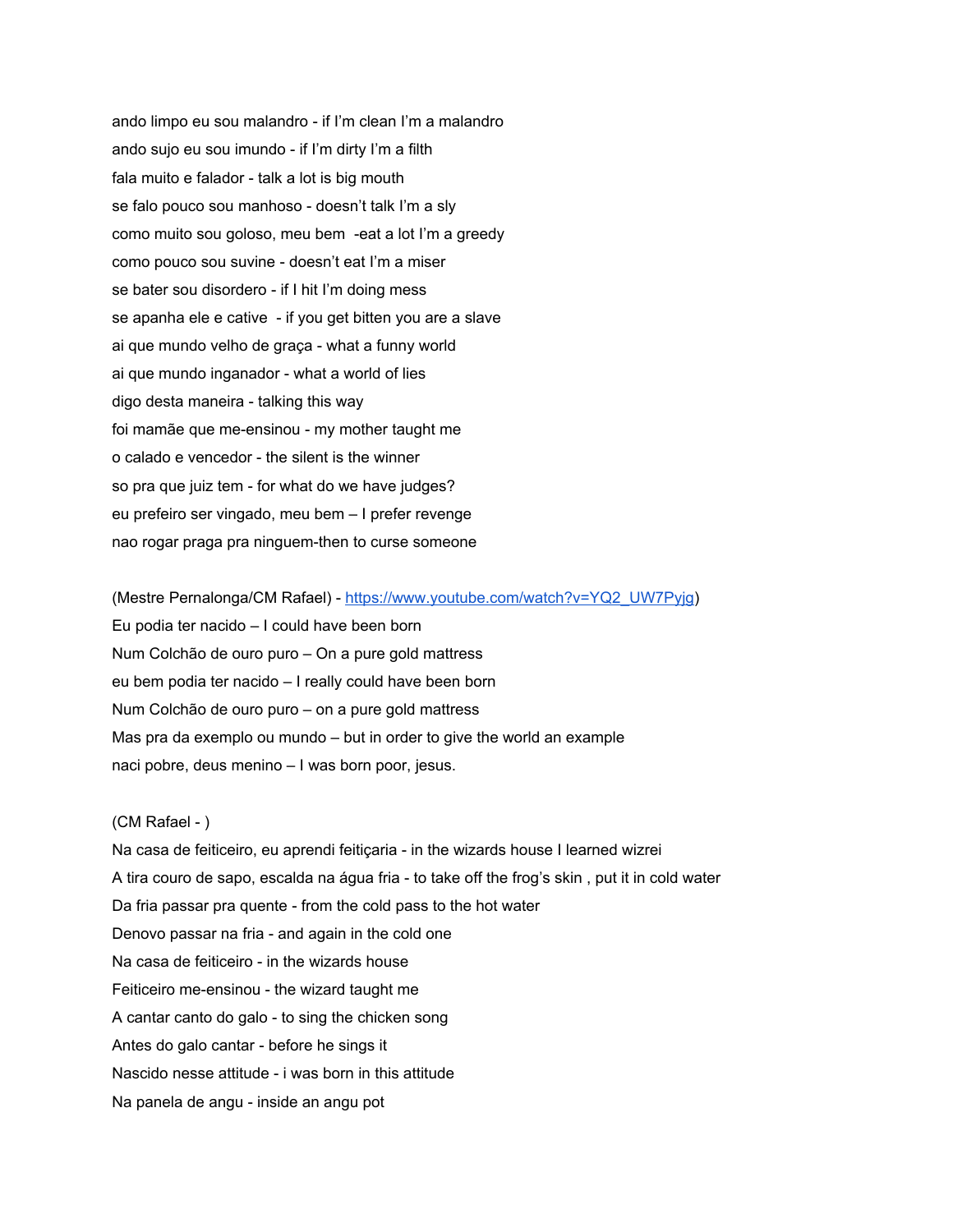Um sapo seco - on dry frog Farofa amarela - yellow farofa Pescoco de pato - a duck's throat E uma perna cru - and a raw leg Manda fogo meu amigo - handles fire my friend Olha quem sabe mandar - only whoever knows how to handle E feiticeiro quando atira - and when the wizard opens fire Tem que saber atirar - you need to know how to open as well

(CM Rafael - [https://www.youtube.com/watch?v=4Mr\\_746i\\_54](https://www.youtube.com/watch?v=4Mr_746i_54) )

Ja paguei minha promete – I already paid my promises ja compri minha missão – already accomplished my mission agora peço licença – now I'm asking for permission pra vadia no salão – to have fun in the room vou no pe do berimbau – I'm going to the legs of the berimbau vou fazer minha oração – I'm going to have my prayers vou louvar nossa senhora – I'm going to bless our mistress mãe de deus da conceição – mother of god por isso te-digo assim – because of that I'm telling you like that eu digo desta maneira – telling you that way os pecados de domingo – the sins of Sunday eu pago na segunda feira – I'm paying on Monday.

(Mestre Pernalonga Santana – Vadiando Entre Amigos)

Foi por deus - because of god que davi venceu golias-david won Goliath golias tinha dois metros, colega meu - goliath was 2 meters high e davi nem metro tinha - david even wasn't 1 meter

## **The story behind the Ladainha:**

a ladainha that tells the story of David and Goliath.

(Mestre Pernalonga Santana - Caminhada - <https://youtu.be/px3es0z1uDs?t=5> ) Minha vida essa mesma, O iaia – this is my life Pra voce nao vou negar – I'm not going to deny it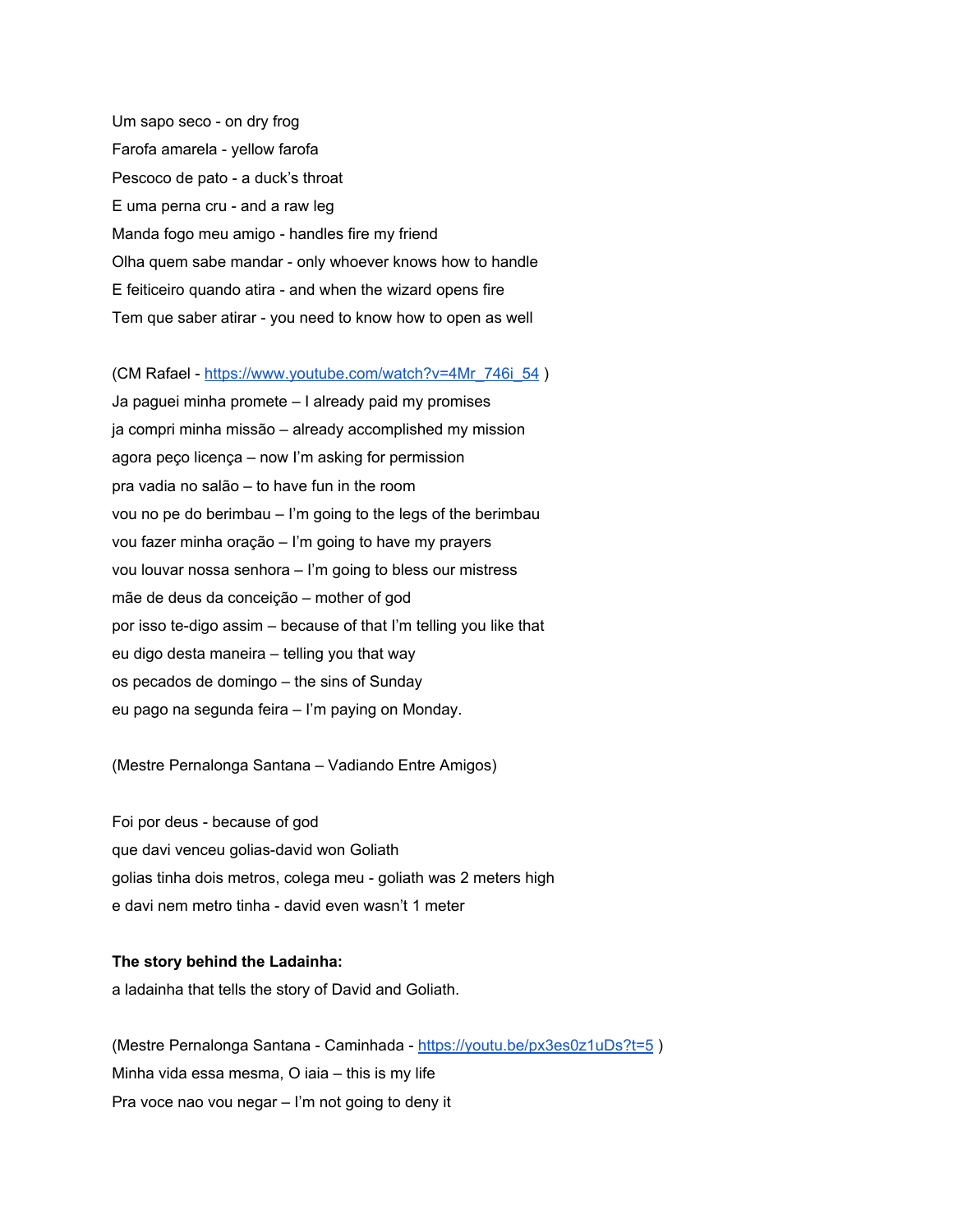eu levo a vida cantando – I'm passing life singing tenho hora pra sair – I've time to go out nao tenho hora pra voltar – but don't have time to come back deixava minha mãe orando – leaving my mother pray foi orando e falando – praying and saying que a vida vai melhorar – life are going to be better olha tem que ser de fé, o meu filho – look it should be by faith, my boy um dia voce chegar la – one day you'll arrive there.

(Mestre Pernalonga Santana - Caminhada - <https://youtu.be/px3es0z1uDs?t=1036> ) Uma pedra deu na outra – on stone hit the other meu coração deu no seu – my heart hit yours era tudo que eu queria – it was all I wanted foi tudo que eu pedi pra deus – it was everything I asked god for que a moça dos meus olhos – that the woman that I loved (lit. the woman of my eyes) quere se-casa com seu – would want to marry with her love (lit. would want to marry hers)

(Mestre Pernalonga Santana – O que eu canto sentimento -

<https://www.youtube.com/watch?v=wOrxQZW9Gsw> ) Discordar e um direito – disagree is a right e um direito que você tem – a right that you have agora ta me-conhecendo, colega velho – now you know me, old colleague olha, tem que ser de fe – look, it should be from faith eu sou um homem honeste – i'm an honest man e tambem trabalhador – and also a hard worker as coisas que te falarem – the thing you've been told e mentira meu senhor – they are lies my lord as coisas que te-falarem – the thing you've been told e voce acreditou – and you believed

(Mestre Pernalonga Santana – O que eu canto sentimento [https://www.youtube.com/watch?v=SGal-jqwsf4\)](https://www.youtube.com/watch?v=SGal-jqwsf4) Quantas vezes o meu berimbau chorou - how many times my berimbau cried Quantas vezes soluçou - how many times it sobbed Na pega da minha mão - to my hands grip Quantas vezes andando pelo caminhos - how many times walking in roads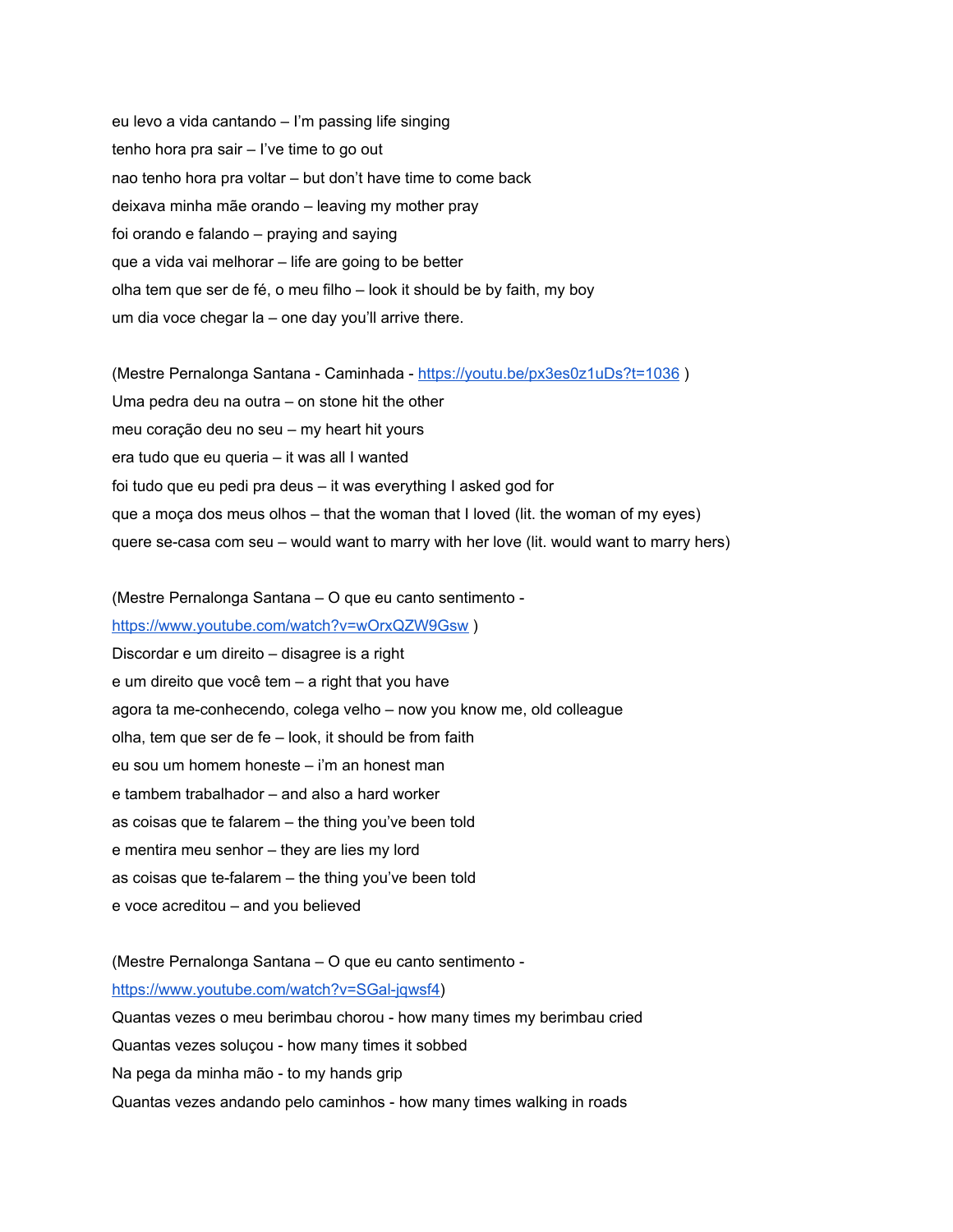que deram rosas com espinhos - that gave me roses with spines Mas tive que receber - but I needed to get it Camaradinha

(Mestre Pernalonga Santana - Caminhada -<https://youtu.be/px3es0z1uDs?t=740>) Eu vim de onde nao vai – I came from where you didn't go pensamento igual o seu – think exactly like you onde tudo é vaidade – where everything is vanity o melhor você esqueceu – the best you forgot e daquele jogo bonito – that beautiful game onde joga você e joga eu – where me and you played together mas hoje o prêmio da roda – but the prize of today's roda colega velho, e saber quem perdeu – is to know who lost

(Mestre Canjiquinha - Waldemar e Canjiquinha CD [-https://youtu.be/DlAOKdV75F4?t=1191](https://youtu.be/DlAOKdV75F4?t=1191) ) Quando eu fui pra Liberdade – when I went to Liberdade (a neighborhood in Salvador) eu passei pelo Barbalho – I passed through Barbalho (another neighborhood) Encontrei Getúlio Vargas – Encountered Getúlio Vargas (Governor of the State Bahia on the 30's) Com o ministro de Trabalho – with the work minister a baleia me pediu – the wheale ask me dentro da venerasao – inside the ritual que eu arporace na cabeca – that I'll shoot him in the head Nao e nas cadeiras nao – and not on the chairs (ass) e verdade Waldemar – it's true Waldemar Sua palavra valeu – your word is of value O menino deu no mestre – the kid caught the Master E a capoeira venceu – and the capoeira won. Camarade

(Mestre Canjiquinha - Waldemar e Canjiquinha CD - <https://youtu.be/DlAOKdV75F4?t=1474> ) Contaram minha mulher – tell my wife que a policie me-Intimo – the the police locked me Dentro da delegacia – in side the police station para dar depoimento – to give a deposition daquilo que eu não sabia – on things I don't know quem me deu também apanhar – who hit me also gets hit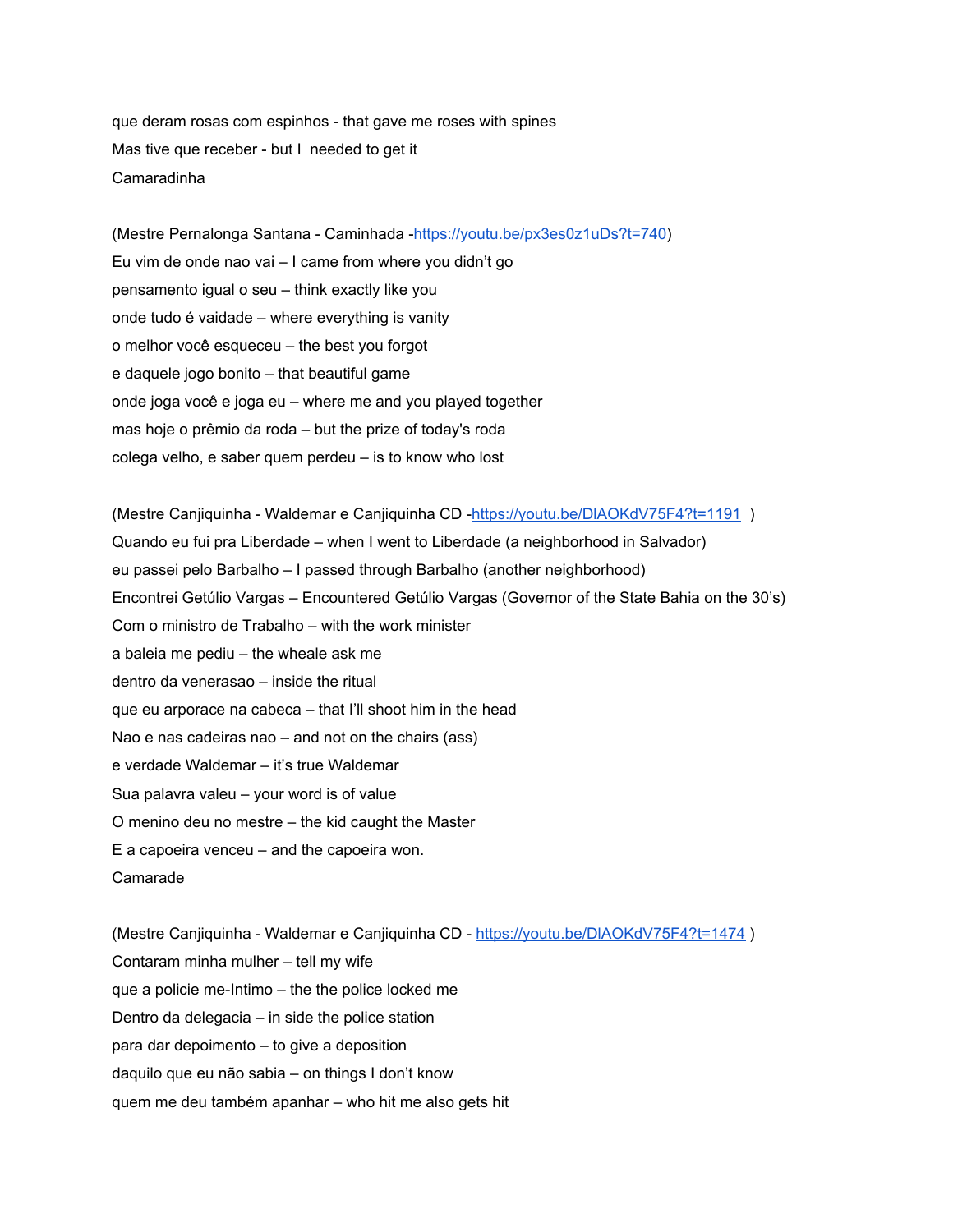outro remedio nao ha – another remedy doesn't exist na igreja bateu sino – in the church you …. a sin la na mata deu sinal – it gave a signal in the wood mataram pedro mineiro – they killed pedro mineiro dentro da delegacia – inside the police station delegado me-intimo – the sheriff locked me para dar depoimento – to give a deposition daquilo que eu nao sabia – on what I didn't know Camarade

(Mestre Canjiquinha - Waldemar e Canjiquinha CD - <https://youtu.be/DlAOKdV75F4?t=1543> )

Contram minha mulher – tell my wife

Que Capoeira me-venceu – that Capoeira won me

Ela bateu pe firme – she stepped firmly

Me juro isso nao aconteceu – I swear it wouldn't happen

Quando eu entro você sai – when I enter you go out

Quando eu saio você entra – when I go out you enter

Nunca vi mulher danada – I never so a dangerous women

Que nao fosse ciumenta – That wasn't jealous

O martelo do ciume – the hammer makes gelousy

O Ciume do desejo – the gelousy makes wishes

Quando grande sino bate – when a big sin is made

O pequeno ja bateu – the small one was already made.

(Mestre Canjiquinha - Waldemar e Canjiquinha CD) O exercito e de batalha – the army is for battles a marinha e de campanha – the navy is for campaigns os bombeiros apaga o fogo – the firemen are for extinguished fire e a policia a que apanha – and the police gets bitten.

(Mestre Canjiquinha- Waldemar e Canjiquinha CD - <https://youtu.be/DlAOKdV75F4?t=1305> ) Joguei meu lenco pra cima - I threw my scarf up Aparei no canivete - i appeared on the switchblade Quem me-ensina esta quadra - the one who taught me this quadra Foi a bomba dez é sete - was the firefighters squad 17 Joguei meu lenco pra cima - I threw my scarf up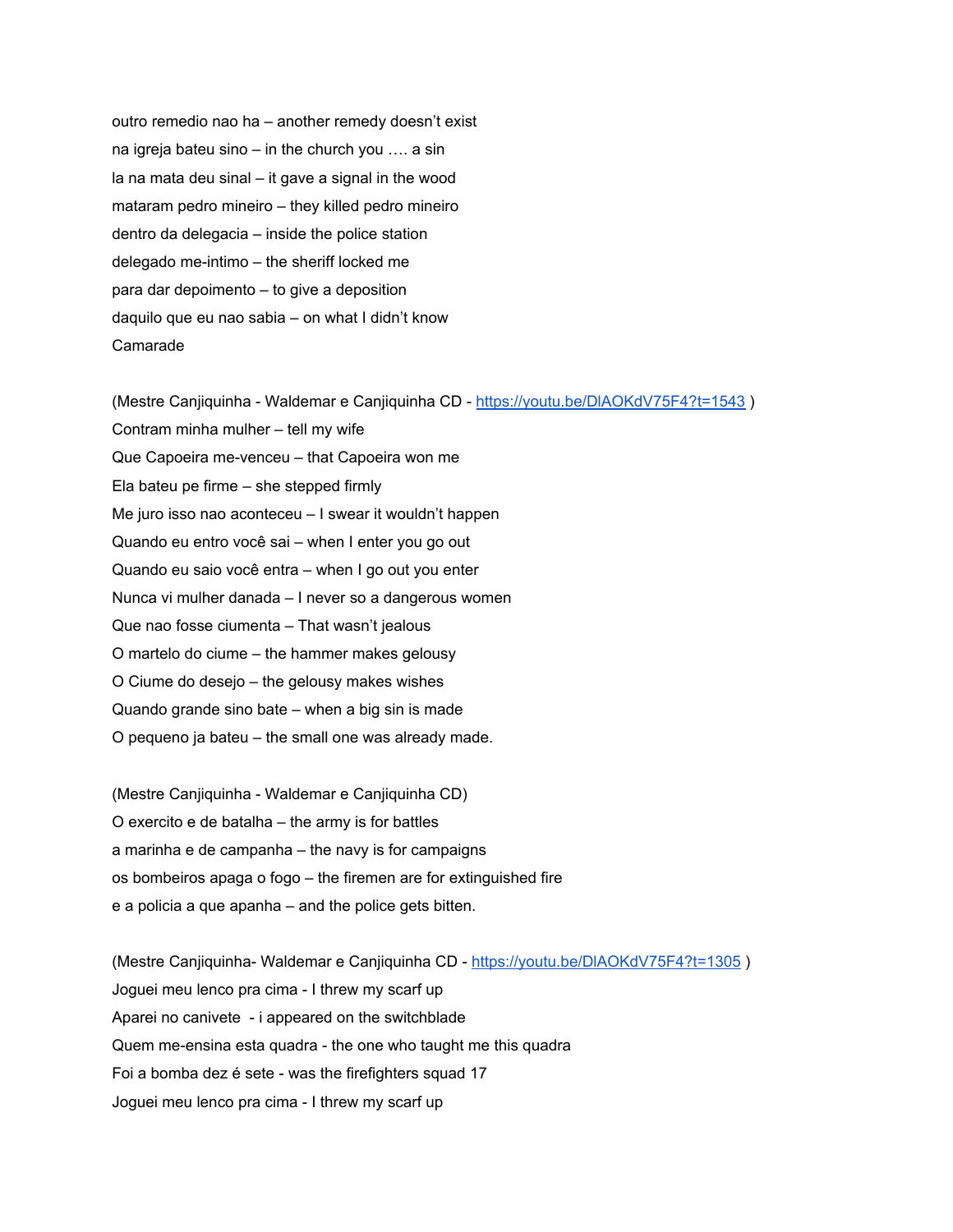De maduro foi ao fundo - went from top to bottom Tirei carta de malandro - I issued a malandro card Certidão de vagabundo - a certificate of vagabundo Na roda da malandragem - in the circle of malandragem Nunca dei meu passo errado - I never steps incorrectly Camarada

(Mestre Canjiquinha- Waldemar e Canjiquinha CD - <https://youtu.be/DlAOKdV75F4?t=1409> ) O calado é vencdor - the silent is the winner Mas para que juiz tem - then what for are judges Quem espera ser vingado - whoever waits to be vengeance Nao rogar praga a ninguem - doesn't pray for nobodies plague A mulher é como a cobra - the woman is like a snake Tem sangue tem pecanha - she has blood and peach Deixa rico na miseria - she leaves the rich miserable Deixa pobre sem vergonha - and the poor with no shame Vou dizer pra meu amigo que hoje a parada é dura - i'm going to tell my friend that today is a hard day Quem ama mulher do outro - whoever loves another's women Nao tem a vida segura - doesn't have safe life Camarada

(Mestre Canjiquinha- Waldemar e Canjiquinha CD [-https://youtu.be/DlAOKdV75F4?t=1365](https://youtu.be/DlAOKdV75F4?t=1365) ) Era eu era meu mano – it was me and my brother era meu mano mas eu - it was my brother and I eu vi terra molhada – I saw a wet territory mas nao vi quando chuveu – but didn't see when it was raining era eu era meu mano – it was me and my brother quando nos andava junto – when we walk together eu nao sei se deus consente – I don't know if god is capable numa cova dois de fundo – having two in the same tumb dedo de moleque e dedo – a punks finger is a finger dedo de moleque e mão – a punks finger is a hand sangue corre pela veia – blood flows in the veins na palma da minha mão – in my palm

(Mestre Canjiquinha - Waldemar e Canjiquinha CD - <https://youtu.be/DlAOKdV75F4?t=1114> )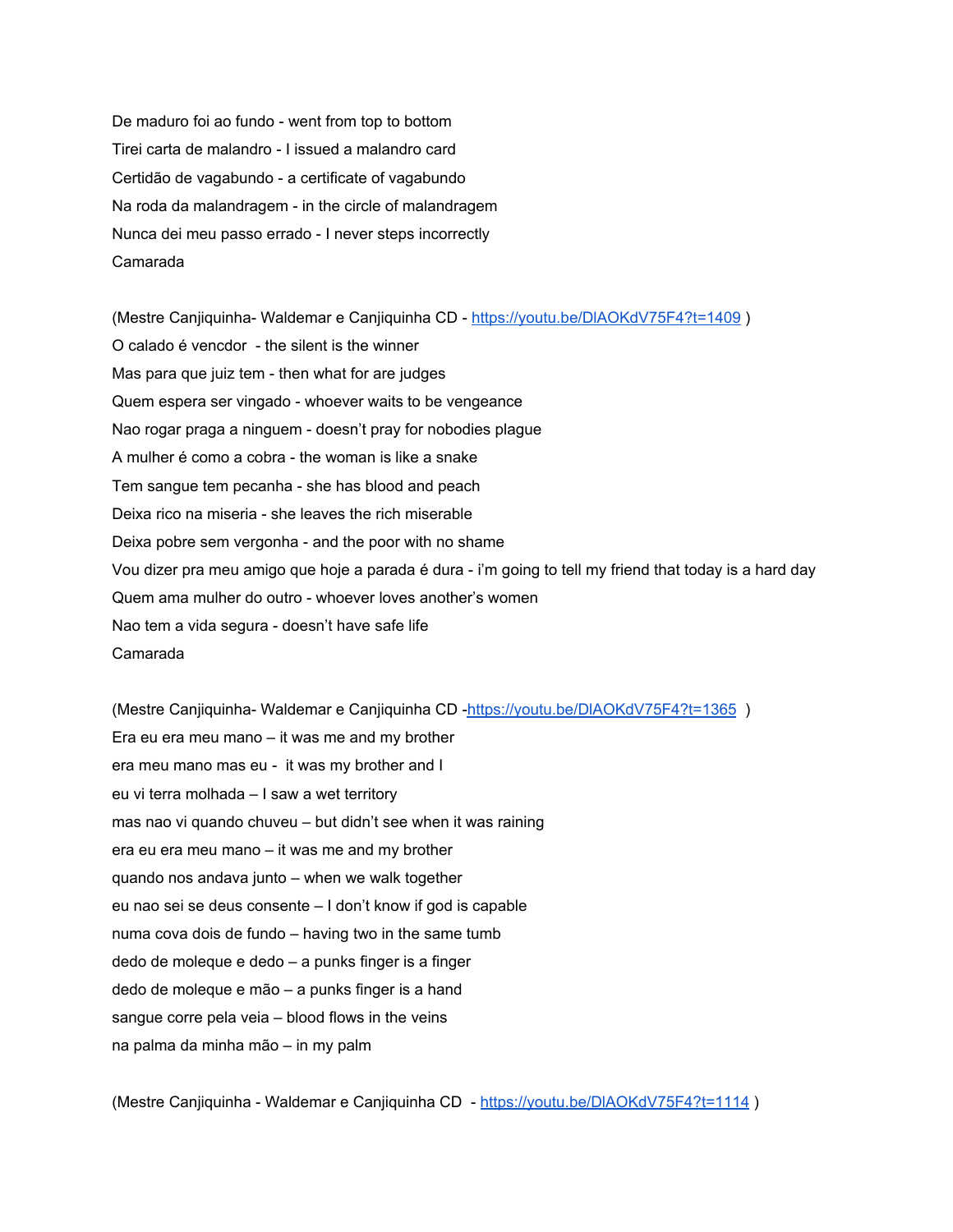O macaco e o leão – the monkey and the lion fizeram combinacao – closed a deal o macaco na levada – the monkey brought in dois leão passou a mão – two lions shaked hands mariposa não me prenda – the butterfly doesn't lock me dentro do seu coração – inside is heart voce tem dente de ouro – you have a golden tooth foi eu que mandei botar – I sent you to put it vou te rogar uma praga – I'm going to curse you presse dente se-quebra – cause you broke it.

#### (Mestre Ananias – Ananias CD-

[https://youtu.be/62OPIjGPdUY?t=2104\)](https://youtu.be/62OPIjGPdUY?t=2104)

O brasil disse que tem – brasil says there is mas o japão disse que não – japan says no duas esquadras poderosas – to capable squadrons pra brigar com os almãoes – to fight with the germans já dei meu nome agora eu vou – I gave my name now I go no sorteio militar – to the military sortation meu brasil ja esta na guerra – my brasil is in the war meu dever e ir lutar – my duty is to go and fight a marinha e de guerra – the navy is for battles o exercito e de campanha – the military is for campaigns os bombeiros apaga fogo – the firemen extinguish fire estrangeiro e que apanha – and foreigners gets bitten.

(Mestre Ananias - Ananias CD - <https://youtu.be/62OPIjGPdUY?t=35>) No tempo que eu tinha meu dinheiro – in times that I had money Camarada me-chamava de parente – friend called me family hoje o dinheiro se-acabou – today there is no more money camarada me-chama de valente – friend call me brave

(Mestre Ananias - Ananias CD - [https://youtu.be/62OPIjGPdUY?t=1310\)](https://youtu.be/62OPIjGPdUY?t=1310) Tava la no pe da cruz – I was to the legs of the cross fazendo minha oração – doing my prayers quando chegou um capoeira -when a capoeira came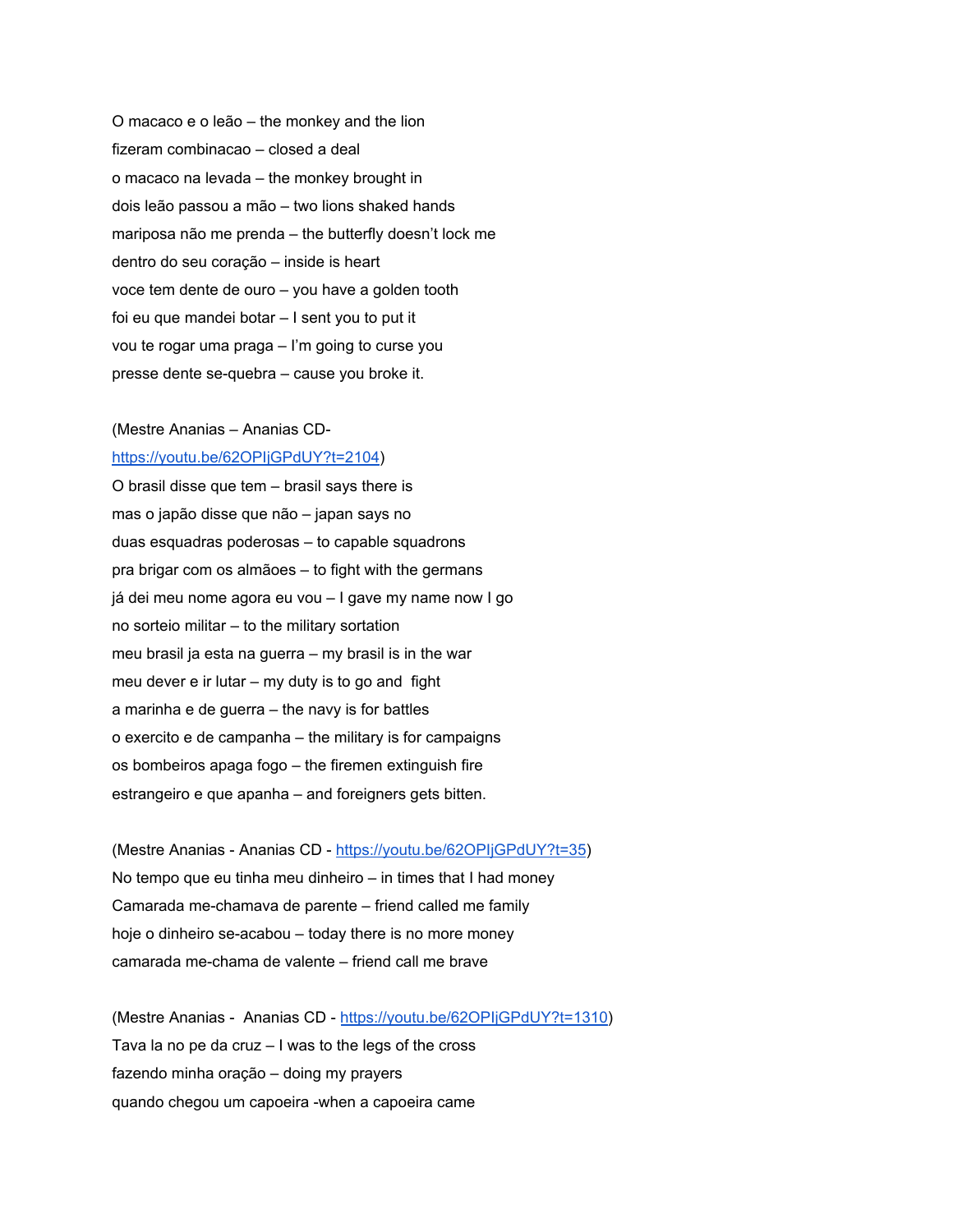com a pintura do cão – with a painting of the devil (Lit' - Dog)

(Mestre Suassuna [-](https://www.youtube.com/watch?v=RMIQ8rswkAY) <https://www.youtube.com/watch?v=RMIQ8rswkAY> ) sou ligeiro igual corisco – I'm fast as a hurricane tenho força igual leão – strong as a lion ja dormi na mata virgem – I already slept in a virgin forest no meio da escuridão – in the middle of the darkness quando eu jogo treme terra – when I play there is a earthquake ate rebente riberão – until the stream blows up faco moinho rodar sem agua – I make the waterwheel spin without water mojulo toca sem mão – move the corn sheller without touching faço panela ferver – I boil a pan na palma da minha mão -with the palm of my hand nao acredito em misterio – I don't believe in mysteries abuso supertição – abuse superstitious sou creio no que eu vejo – I only believe in what I see e pego com a minha mão – and catch with my hands.

(Mestre Suassuna - [https://www.youtube.com/watch?v=U9SRBBeQPOw\)](https://www.youtube.com/watch?v=U9SRBBeQPOw) O mundo de deus e grande – god's world is big deus dá numa mão fechada – god gives a little bit um pouco com deus e muito – a bit com god is a lot e muito sem deus e nada – and a lot without god is nothing noite de escuro não serve – dark night doesn't help pra casar de madrugada – for a dawn time hunting

caçador dá muitos tiros – the hunter shoots a lot

de manha não acha nada – in morning doesn't find anything

viado correu pulando – the deer runs jumping

no dia correu na trilha – in day time runs in the trail

se eu fosse governador – if I was the governor

eu manobrase a Bahia – I would have manipulated Bahia

isso que tu ta fazendo – what you are doing

comigo tu não fazia – with me you would not do.

(Mestre Suassuna - [https://youtu.be/huhFSxRSR3E\)](https://youtu.be/huhFSxRSR3E) Vou contar uma historia, o iaia – I'm going to tell a story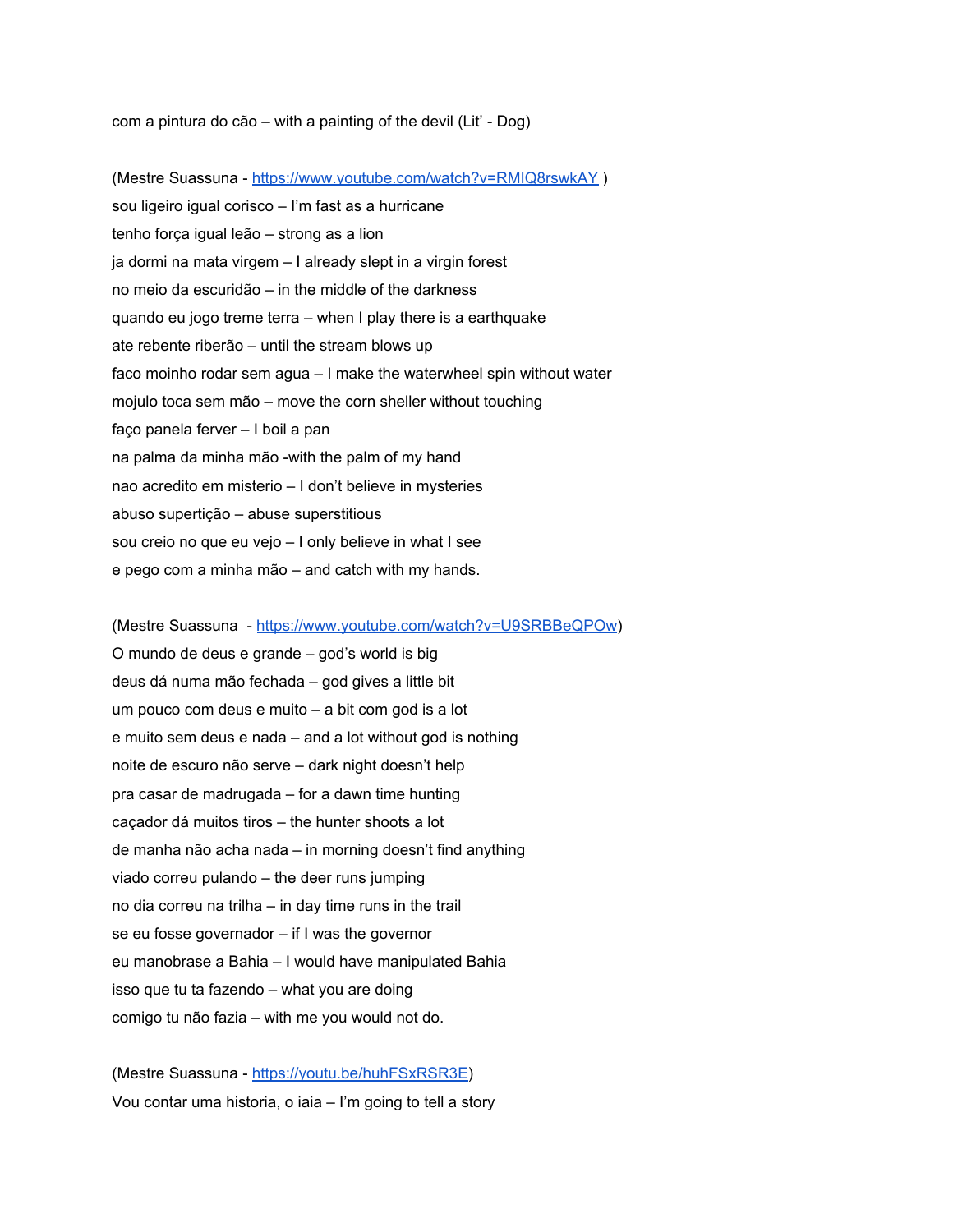com uma dor no coração – with pain in heart um aluno falou de mim – a student told about me uma grande ingratidão - a big ingratitude sei que tu fala de mim – I know that you said it about me sei que de mim tu falou – I know that about me you said que eu não sou capoeira – that i'm not a capoeira que eu não sou bom professor – that I'm not a good teacher mais, tu vai sentir saudades – but you're going to miss daquele que te-ensinou – to the one who taught you sei que judas traiu christo – I know that judas betrayed christ da traição nao se-salvou – he didn't got saved from the betrayal sei que tu fala de mim – I know that you tell this about me mas eu sei o que eu sou – but I know who I am.

(Mestre Pastinha CD - [https://youtu.be/\\_UY0vyB7HNE?t=370\)](https://youtu.be/_UY0vyB7HNE?t=370)\* Eu já vivo enjoado - I already feel nauseous De viver aqui na terra - From living on earth óh mamãe eu vou pra lua - Oh Mommy, I'm going to the moon Falei com minha mulher - I talked to my wife Ela então me respondeu - She then answered me Nós vamos se Deus quiser - We're going if God will Vamos fazer um ranchinho - Let's make a ranch Todo cheio de sapé - Full of thatch Amanhã ás sete horas - Tomorrow at seven o'clock Nós vamos tomar café - We are going to have coffee E eu que nunca acreditei - And I who never believed Não posso me conformar - can not conform Que a lua venha a terra - that the moon will come to earth Que a terra vá a luar - and the earth will light like the moon Tudo isso é conversa - This is all talk Pra comer sem trabalhar - in order to eat without working ó senhor amigo meu - Oh my lord, my friend veja bem o meu cantar - check out my singing quem é dono não enciuma - who's a master isn't jealous Quem não é que enciumar - Who isn't is jealous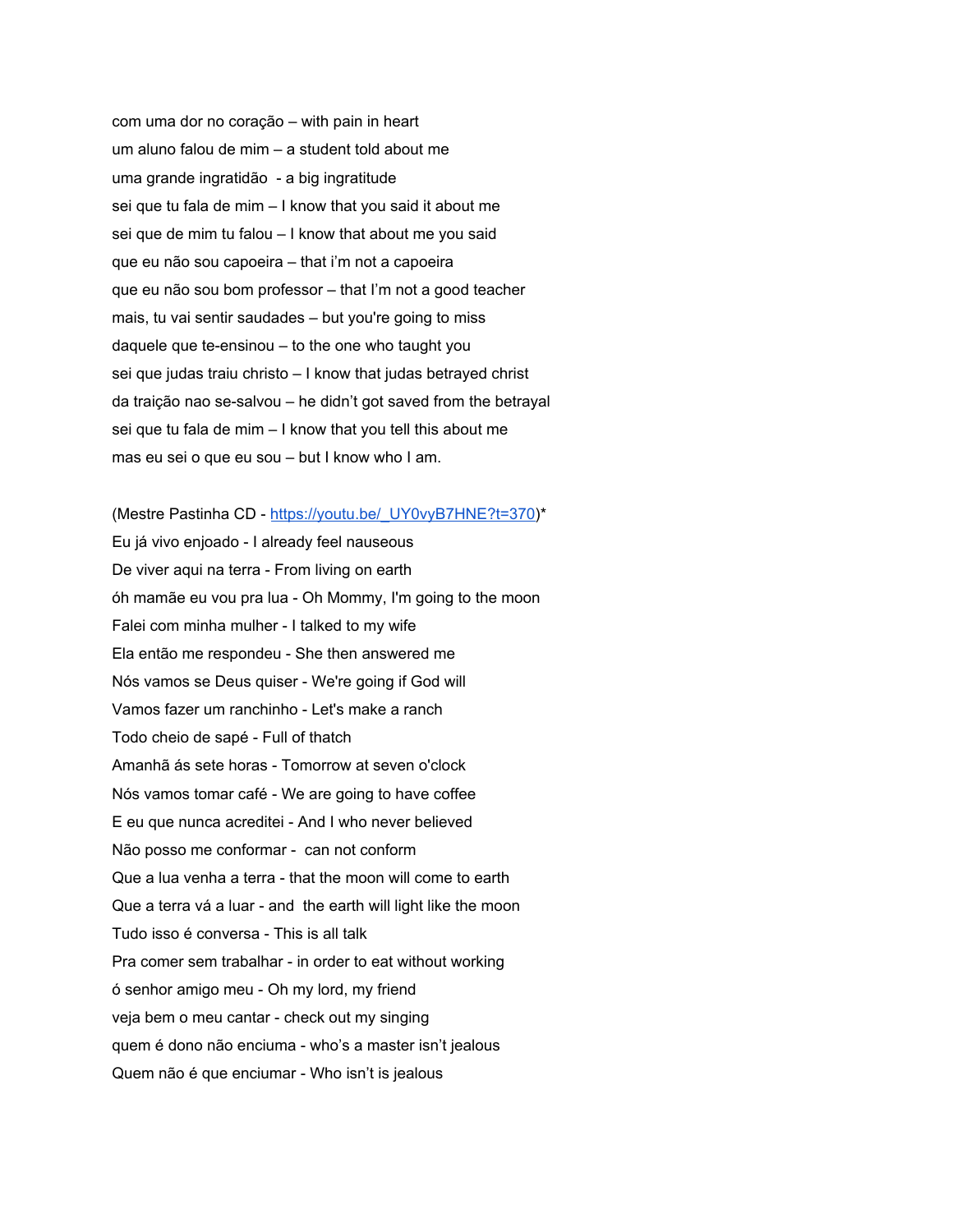(Mestre Pastinha – Pastinha CD - [https://youtu.be/\\_UY0vyB7HNE](https://youtu.be/_UY0vyB7HNE)) Ie maior e deus – God is the biggest Pequeno sou eu – I'm small o que eu tenho – everything that I've foi deus que me deu – god gave me mas, na roda da capoeira – but in the capoeira roda grande e pequeno sou eu – I'm big and small

(Mestre Pastinha – Pastinha CD - <https://youtu.be/b7d-ELpfA08>) Eu vou le o be-a-ba – I'm going to read the ABC  $be - a - ba$  do berimbau – the ABC of the berimbau a cabaça e o arami – the Cabaca and the arami e um pedaço de pão – and a piece of wood a moeda e o caxixi – the coin and the caxixi essa ai e o berimbau – this is the berimbau berimbau e um instrumento – berimbau is an instrument que toca de uma corda sou – that plays with one cord only pra tocar são bento grande – to play Sao bento grande toca angola e o tom maior – the angola rhythm is the high tone agora cabei de cre – now I have decided berimbau e o melhor – berimbau is the best

(Mestre Pastinha – Pastinha CD - [https://youtu.be/qjgu6qBptEM\)](https://youtu.be/qjgu6qBptEM) Bahia nossa Bahia – Bahia my Bahia Capital e salvador – the capital is Salvador quem não conhece a capoeira – who doesn't know what is capoeira não pode dar seu valor – can't give her value capoeira vem da áfrica – capoeira came from a áfrica africano e que criou – the africans created todos podem aprender – everyone can learn general tambem dotour – general and doctor se quiser ja aprender – if you already want to learn vem aqui em Salvador – come here to Salvador procura Mestre Pastinha – look for Mestre Pastinha ele e o professor – he is the teacher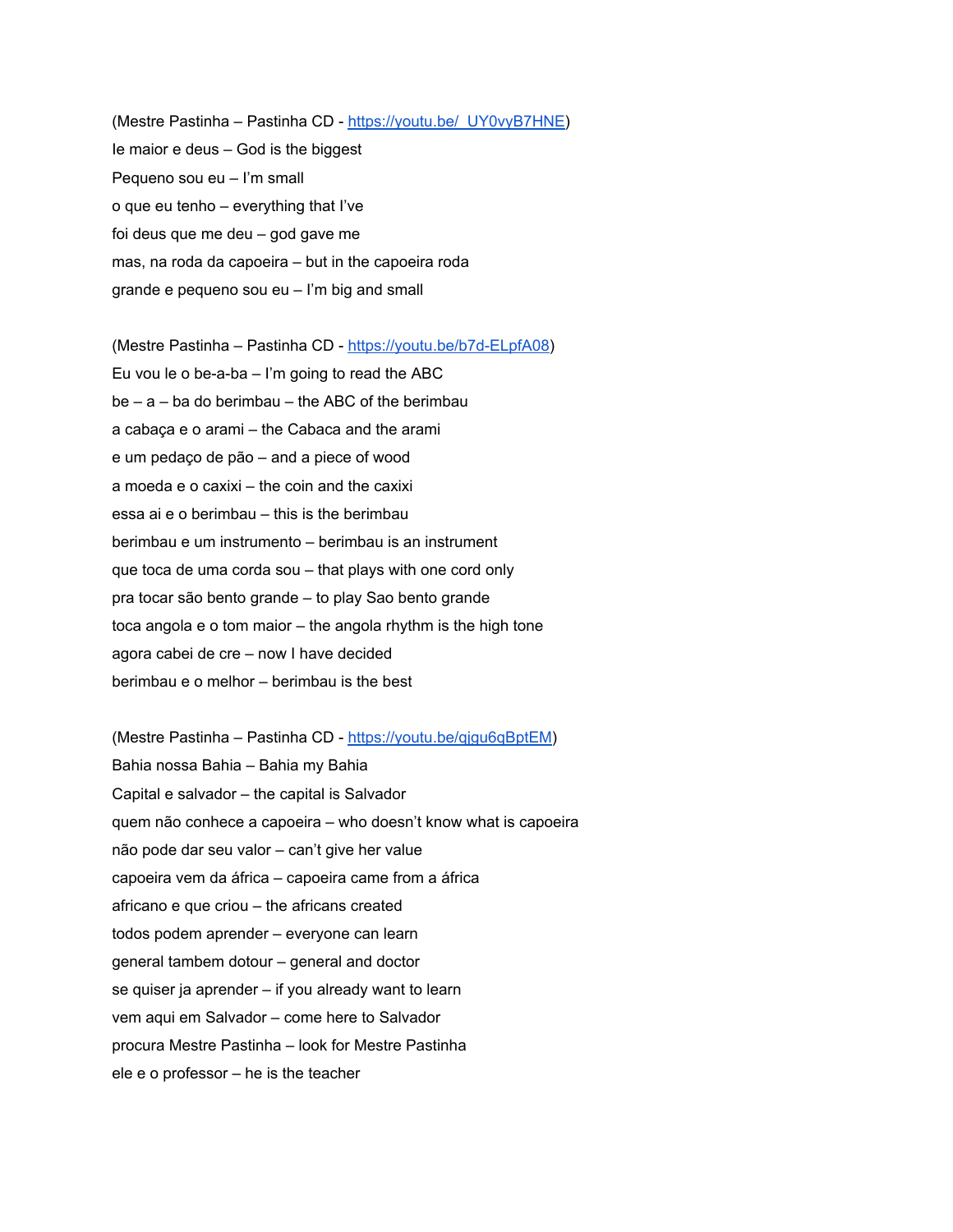(CM Barata – Devagar e que se-anda) Devagar e que se-anda – slowly you walk devagar se-chega la – slowly you get there o tempo e quem ensina – the time teaches you o tempo vai te-mostra – the time is going to show you um passo de cada vez, colega velho – one step at a time pra você não tropeça – for you not trip/stumble se caindo ou se levanta, colega velho – if you fall or if you get up continue a caminhar – continue the way o vovo dizia assim – grandpa said like that nunca vi vovo errar - I never saw him make mistake a ceda fica mas feia – the fall is uglier pra quem cai sem tropeçar – for who falls without tripping o vovô também dizia – grandpa also said eu ja mais nao me-esqueceu – I'm not going to forget it anymore quem nao vivi pra servi – who dosen't live to work nao serve pra viver – doesn't work for living

(Mestre Paulo dos anjos - CD - <https://youtu.be/0ejrmZDSxFw?t=1080>) Nessa arte eu sei um pouco – in this art in know little meu Mestre que me-ensinou – my Master taught me depois passei para alguem – afterwards I past it to others eu tenho bons professors – I have good teachers todos são bem educados – all of them are well educated eu vou prova pro sinhor – I'm going to prove to god nessa arte eu tenho orgulho – I'm proud in this art foi o que me ajudou – she was the one who helped me.

(Mestre Paulo dos anjos- CD - [https://youtu.be/0ejrmZDSxFw\)](https://youtu.be/0ejrmZDSxFw) Igreja do bonfim – e o Mercado Modelo – ladeira do Pelourinho – e a Baixa do Sapateiro - Fala na cidade alta - talking about the high city Eu me lembro do terreiro - I remember the terreiro (probably Terreiro de Jesus) igreja de São Francisco –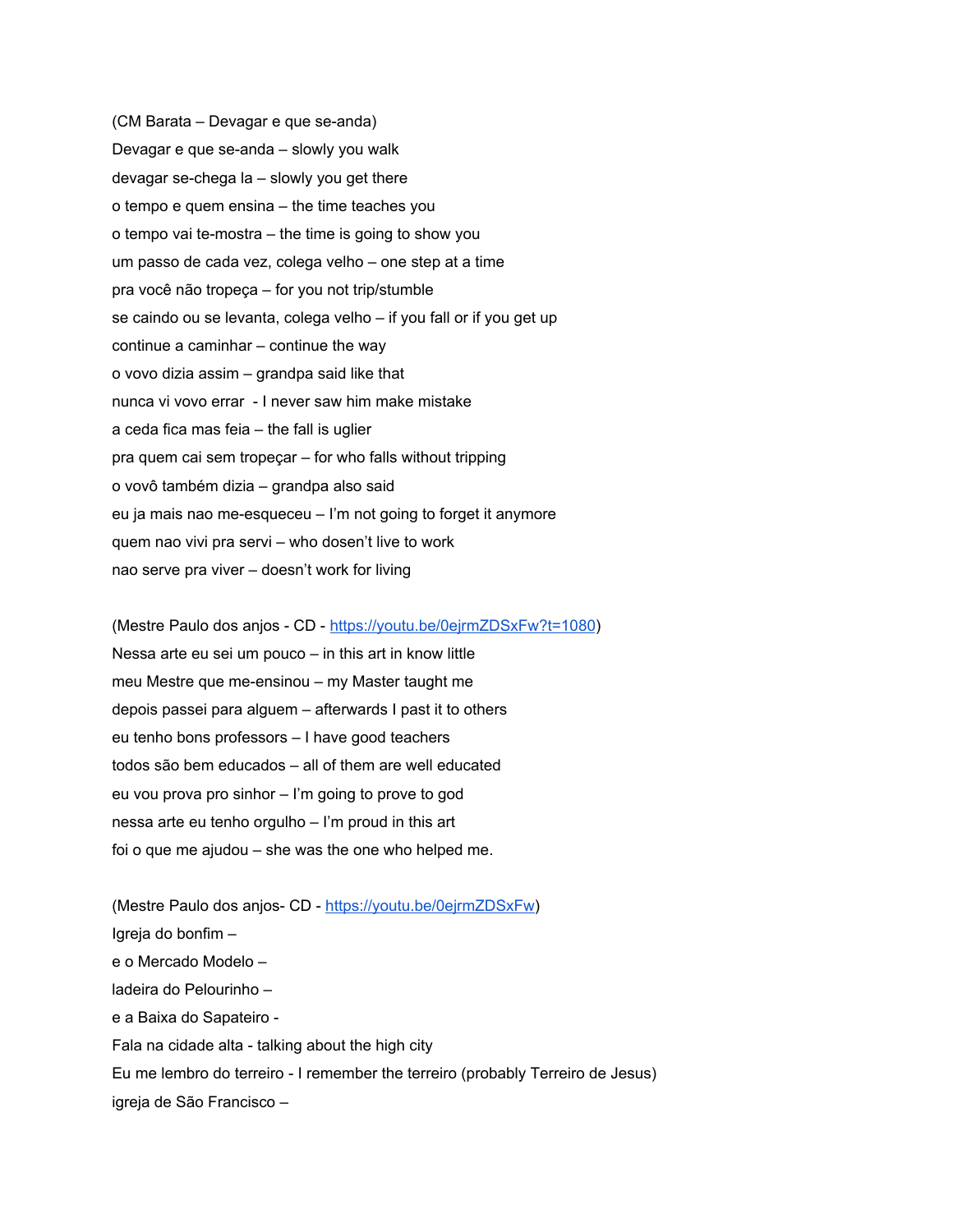e a praça da sé – onde ficam as baianas – where the bahians stays vendendo acaraje – selling acaraje vou falar de Itapuã – i'm going to speak about itapua lagoa da Abaete – abaete lake

(Mestre Camaleao - CD - [https://youtu.be/U8ikpTzrWYo\)](https://youtu.be/U8ikpTzrWYo) andam dizendo por ai – they are walking saying over there que um a lei ja se formou – that a rule was formed pra regulamentar Capoeira – to regulate the capoeira e ser coisa de dotour – and make her a thing of doctors quem relabou essa lei – who developed this rule capoeira não jogou – didn't play capoeira capoeira nasceu no gueto – the capoeira was born in the ghetto e o mundo ja ganhou – and the world already won a capoeira está livre – the capoeira is free desse sistema oppressor – from this oppressive system para ser bom capoeira – to be a good capoeira não precisa ser dotour – you don't need to be a doctor todo mestre e doutorado – every master has PHD nessa arte meu senhor – in this art my master

(Mestre Moraes – CD Ligação ancestral - [https://youtu.be/XQqKQFC6YEo?t=552\)](https://youtu.be/XQqKQFC6YEo?t=552) sabia voo da mata – the bird flew from the forest pra fugir do gavião – to run away from the eagle gavião ficou perdido – the eagle was left lost sem saber da direção – without knowing the direction pergunto o papagaio – he asked the parrot que logo falou não digo – that immediately said:"i'm not telling" amigo da mesma laia – friends to the same thing não ajuda inimigo – doesn't help the enemy enquanto mas te-observar – the more I watch you e tambem corre perigo – and also run from danger mas não tava muito longe – but he wasn't far a danda traição – the dangerous traitor pato pra se proteger – a duck to defend himself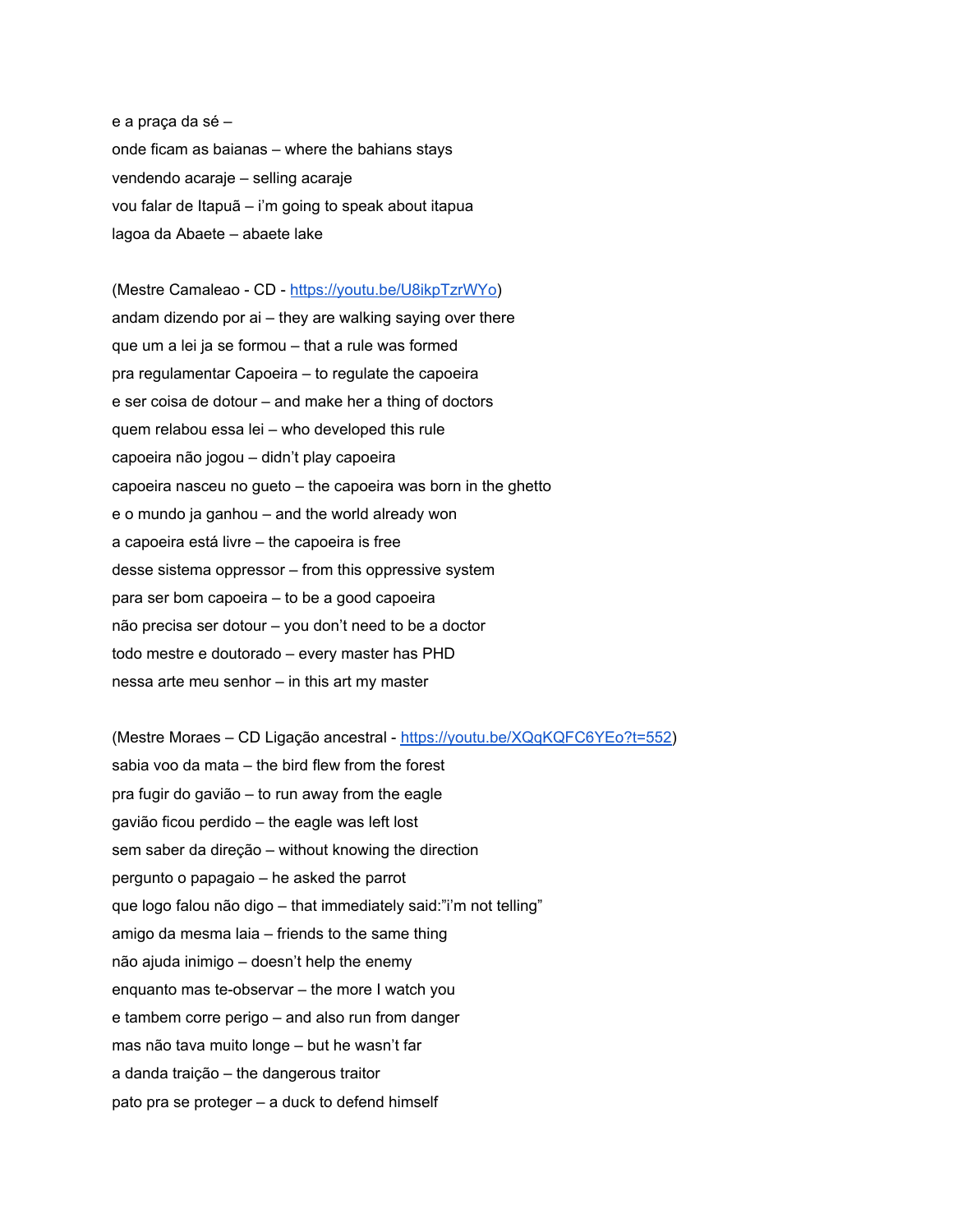colocando condição – added conditions entrego o sabia – brought the bird sem dai sem coração – without heart sinto dor dentro do peito – I feel pain in the chest quando eu vejo hoje em dia – when I see now days tanto pato e gavião – so many ducks and eagles numa mesma moradia. - in the same house.

(Mestre Cabello - CD) sou fruta madura que cai do pe lentamente – I'm a ripe fruit that falls from the tree slowly na queda larga s emente – during the fall seeds spreads out procura terra firme – they are looking for a good soil pra ser fruita novamente – to become fruit again

(CM Forro – CD Marrom Capoeira - <https://youtu.be/L0CZ0i-eCJk>) o negro religioso dentro de casa tem seu gonga – the religious neger inside his house had his own drum (gonga) porem desde do cativeiro – because from the slavery time mudo de nome seu Orixas – he changed the name of his gods e assim Dona Janaina – like that janaina e nossa Senhora da Conceição – is nossa senhora da conceição Oxum e Das Candeias – oxum is of the lamps oxossi e São Sebastião – oxosi is saint sebastian São Lazarou e Omolu – saint lazarus is omolu São Jorge e Ogum – saint jorge is ogum Santana e Nana – santana is nana e assim São Bartolomeu – like that saint bartolomeu e Oxumare - is oxummare São Pedro e Xango – saint pedro is xango Oba e Joana D'arc – oba is joan of arc

pai Oxala e nosso senhor – father oxala his our lord.

(Mestre Felipe de Santo Amaro – Cláudio e Felipe - <https://youtu.be/13jNbYbkk54?t=1180>)

A filha da cobra mansa – the girl of the gentle cobra

A cobra velha é malvada - the old Cobra is mean

a filha não tem veneno – the girl doesn't have venom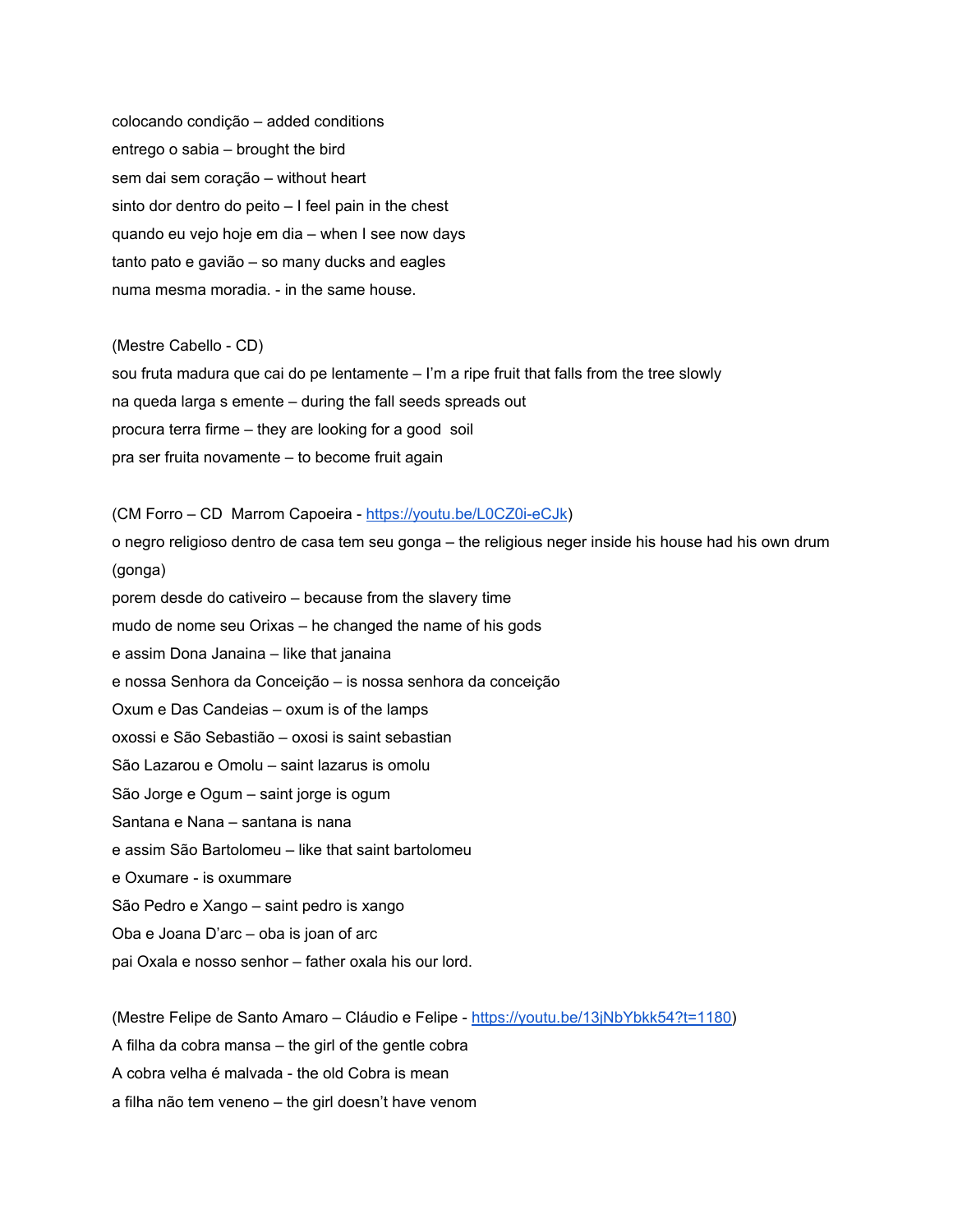a cobra mansa envenenada – the gentle cobra is venomous quando ela esta dormindo – when she sleeps ela esta com bote aramado – she is with an armed sting bote dela e ligeira – her bite is fast e a picada e pra matar – and it aims to kill

(Mestre Lua Rasta – Lua rasta e o bando anunciador - [https://youtu.be/EfX\\_aIof49Q?t=1764](https://youtu.be/EfX_aIof49Q?t=1764)) Perto de mim tem um vizinho – close to me there is a neighbour que enrico sem trabalhar – that became rich without working o meu pai trabalho tanto – my father worked enough nunca pode de enricar – and never became rich não deitava uma noite – there wasn't a night he went to sleep que não deixasse de rezar – without praying

(Minhoca - Praça da república - <https://youtu.be/gTWQATppvbo>) Na Casa que tem malandro – in a house there is a malandro vagabundo não encostar – a bum doesn't walk around no lugar que tem sabidos – in a place there are smart people Malandro não faz aposta – Malandro doesn't bet mas no rio que tem piranha – but in a river with piranhas jacare nada de costa – the alligator swims on his back

(Nene - Praça da república - <https://youtu.be/SZ9--jl4jBw>) oh mamãe da capoeira - oh mom of capoeira oh mamãe da capoeira - oh mom of capoeira que vêm do fundo do mar - that came from the bottom of the sea Do mar eu vim - from the see I came e pró mar eu vou volta - to the sea I'm going back. devagar na brincadeira - carefully with the joke para não se machucar - so no one gets hurt todos nós somos irmãos! - we are all brothers viva meu pai oxalá - live my father, Oxala

(Mestre Suassuna - <https://youtu.be/qapC-pKXyY8>) Tava la em casa – I was in my house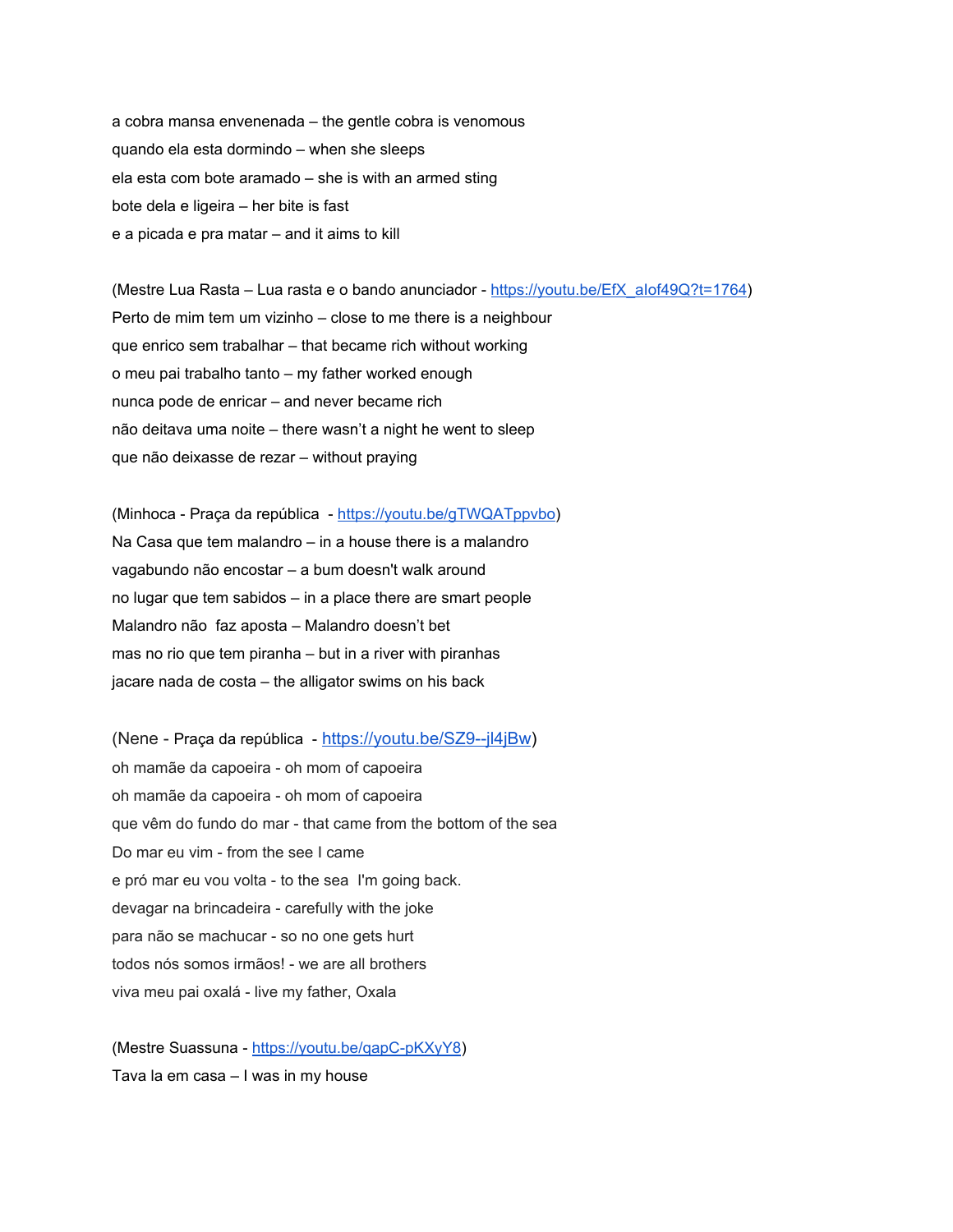sem pensar sem imaginar – without thinking or imagining quando eu ouvi bater na porta – when I hear a knock on the door Salomão mandou chamar – Salomon sent to call me para ajuda a vencer – to help winning a batalha liderar – to lead the battle eu que nunca fui de luta – I that never took part in a fight nem pretendia lutar – and even didn't pretend to fight e amigo velho, bota arma na mão – old friend, take a to your hand era hora de lutar – it was time to fight era tempo de lutar – it was time to fight

(Mestre Cabecinha – Gravações Mestre Cabecinha - [https://youtu.be/J1QtncN3aAk?t=1080\)](https://youtu.be/J1QtncN3aAk?t=1080) No dia que eu me-amanheco – in a day that I wake up com vontade de jogar – with a will to play do vinte pulos pra cima – I jump twenty times caio no mesmo lugar – and land in the same place tira cobra de cipó – I take the snake from the cipó tiro ate cobra coral – I even take from the cobra coral de dentada venenosa – a venomous bite dotour nao vai lhe-corar – that a doctor can't repair

(CM Rafael - CD -<https://youtu.be/ggf7a-83edE?t=445>) Quem quiser saber de mim – who wants to know about me quem quiser saber quem sou – who wants to know who am I sou pimenta de arde – i'm a hot pepper na lingua do falador – on the tongue of the talkative so chibanca de chicote – i'm a whiplash nas costas de brigador – on the fighters back sou berimbau danado – i'm a dangerous berimbau na boca do cantador – in the mouth of the singer

(CM Rafael - CD -[https://youtu.be/ggf7a-83edE?t=70\)](https://youtu.be/ggf7a-83edE?t=70) Foi meu mestre que me-deu – it was my master who gave me Berimbau em minha mao – berimbau in my hands São Paulo e meu livro - Sao paulo is my book Minha vida e minha licao – my life are my lesson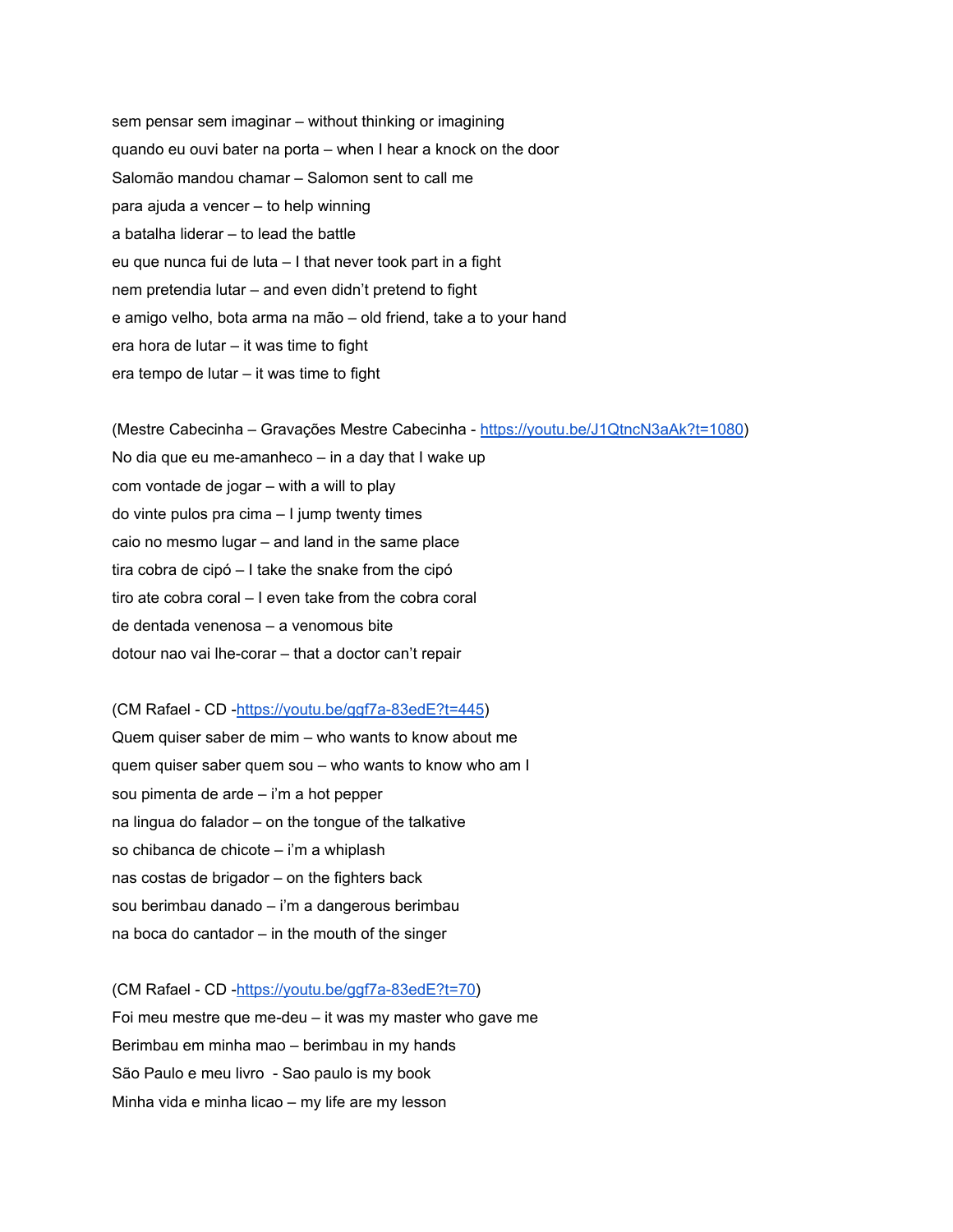e o deus que me-ensinou – and god who taught me nunca me cobrou tostao – never charged a penny

(CM Rafael - CD - [https://youtu.be/ggf7a-83edE?t=878\)](https://youtu.be/ggf7a-83edE?t=878) Vou falar so pra voces – i'm only going to tell you O mal que a inveja faz – the bad thing that jealousy does A inveja e traiçoeiro – the jealousy is a treacherous Ja diz um velho ditado – an old saying already said Basta ter um dom divino – you only need to have the gods gift Que aparece mal olhado – that looks bad Mas quem tem fe em Ogum – but who ever believes in Ogum Nao fica desamparado – doesn't get left helpless Vou lhe-dizer um ditado – i'm going to tell you a saying Que meu mestre me-dizia – thay my master told me Que na boca de quem nao presta – in the mouth of someone who doesn't notice O que e bom nao ser valia – even what is good wouldn't have value

(CM Rafael – CD [-https://youtu.be/ggf7a-83edE?t=1697\)](https://youtu.be/ggf7a-83edE?t=1697)

O mundo de deus e grande – God's world is big Para quem sabe andar – for who ever knows how to walk Quem ja deu seu volta do mundo – who already rounded the world Pisa no chao devagar – steps carefully on the floor do porrao que eu bebi agua – from the water fart I drank nao sobrou pra tu tomar – didn't left for you to drink vou lhe-dizer um ditado – I'll tell you a saying que dizia minha tinha – that my aunt told me que quem da a luz a cego – that who gives light to a blind person e bengala e santa luzia – are the cane and santa luzia

(CM Rafael – CD [-https://youtu.be/ggf7a-83edE?t=2098\)](https://youtu.be/ggf7a-83edE?t=2098) O que e teu ja ta guardado – your's is already reserved não sou eu que vou lhe-dar – i'm not going to give it to you quem sou eu colega velho – who am I old friend pra poder lhe-criticar – to be able to criticize you so o homem la decima – only the one upstairs que pode dedo a ponta – is able to point the finger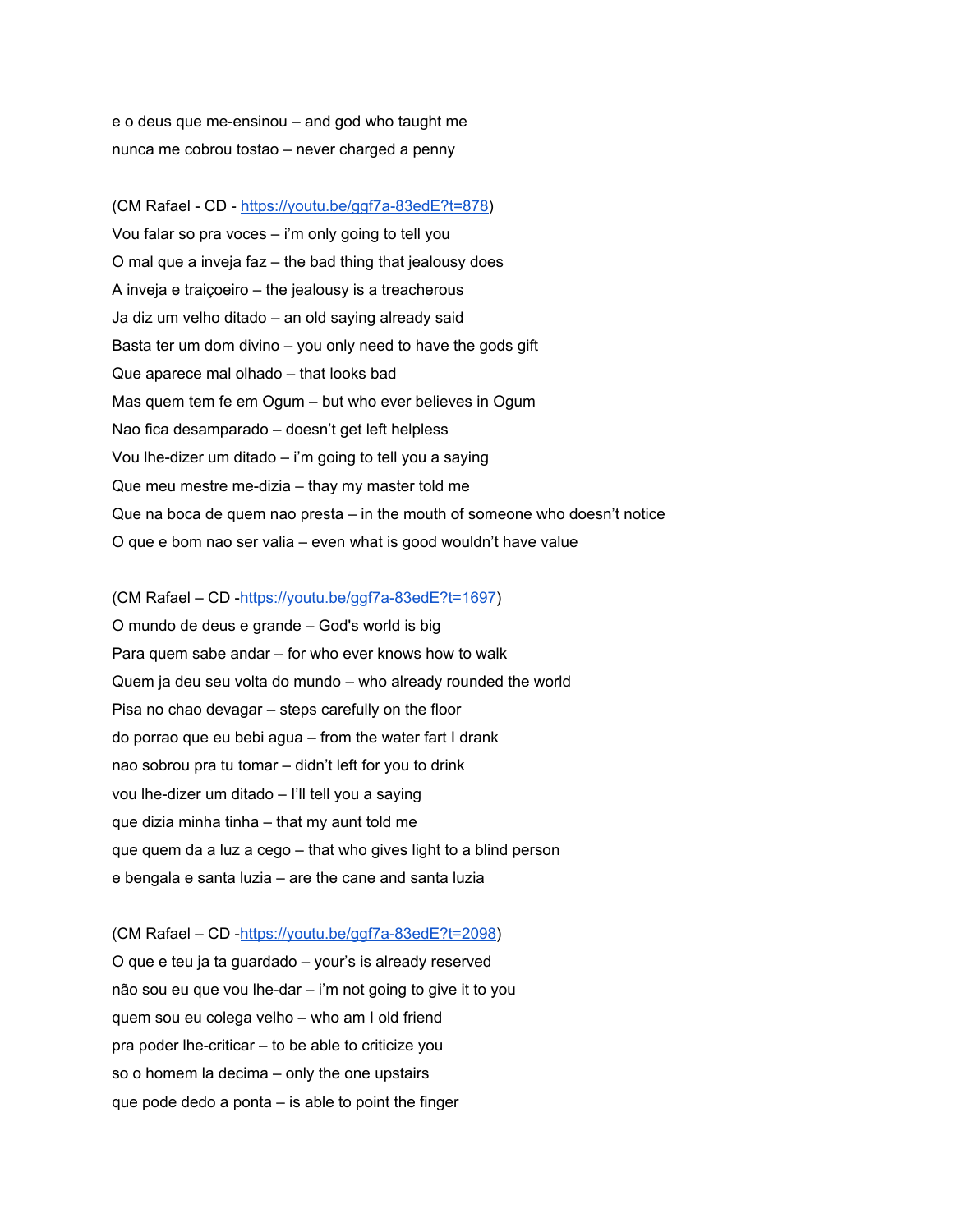que o mundo e uma escola – that the world is a school que ta ai pra te-ensinar – that is here to teach you

(CM Rafael - <https://www.facebook.com/xikarangoma.tendula/videos/875411305846305/>) Não me chame de Vaqueiro - don't call me cowboy Que Vaqueiro eu não sou não - cause I'm not Sou o boiador de gado - I'm a cattlemen Vaqueiro e meu patrão - cowboy his my boss Quando eu vim da minha Bahia - when I came from Bahia Trouxe jaleco de cão - I bought a dogs jacket Trouxe perneira e Chicote - leggings and a whip Com meu cavalo Alazão - with my horse alazão Pra lembrar da vaquejada - to remember the cowboys singing Como e linda no sertão - how beautiful it is in the dessert

(Mestre ananias - CD [-https://youtu.be/62OPIjGPdUY?t=2462](https://youtu.be/62OPIjGPdUY?t=2462)) Eu tava em casa – I was at home sem pensar sem imaginar – without thinking or imagining delegado no momentum – the sheriff in the momentum ja mandou foi me-entima – sent to lock me e verdade meu colega – it is true my colleague com toda diplomacia – with all the diplomacy prenderem sr. Caicara – they locked the fishermen dentro da secretaria – inside the police station minha mae tinha tres filhos – my mother had three sons eu era mas sossegado – I was the most quiet saia boca da noite – went out beginning of the evening Eu chegava de madrugada – came back at dawn na roda da capoeira – in the capoeira circle eu nunca dei meu golpe errada – never gave a wrong kick

#### (Mestre PernaLonga Santana [-](https://www.facebook.com/xikarangoma.tendula/videos/vb.100001323327575/874877535899682/?type=3&theater)

[https://www.facebook.com/xikarangoma.tendula/videos/vb.100001323327575/874877535899682/?type=](https://www.facebook.com/xikarangoma.tendula/videos/vb.100001323327575/874877535899682/?type=3&theater) [3&theater\)](https://www.facebook.com/xikarangoma.tendula/videos/vb.100001323327575/874877535899682/?type=3&theater)

quem quiser andar ligeiro – who wants to walk fast nesta vida anda so – in this life walks alone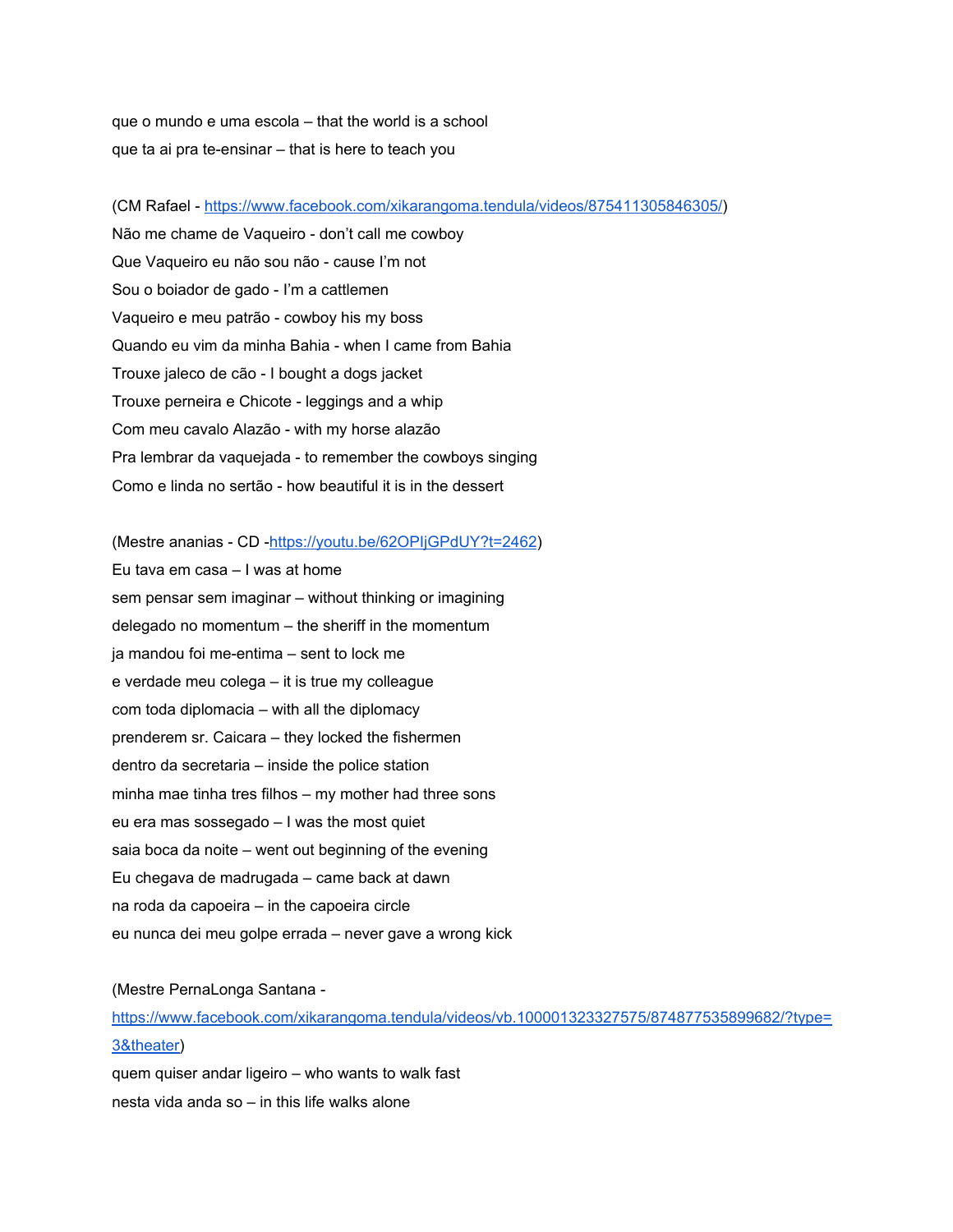mas se tu quer chegar longe – but if you want to reach far acompanhado e bem melhor – accompanied is much better todo filho tem pae – every son has a father pra ser pai tem que ser filho – to be a father you need to be a son o meu verso e uma arma – my version is a weapon meu berimbau e um gatilho – my berimbau is the trigger.

(CM Rafael - [https://youtu.be/vLvNOifPGe4?t=45\)](https://youtu.be/vLvNOifPGe4?t=45)

Põe manteiga no espeto, o meu bem – Put butter on a stick fiz tempo undar de re – you made time go back Corisco pego com a mão, meu bem – I catch hurricane with my hands em raio chuto com pe – in the … I kick Faco chinelo de cobra- I make flip flops from cobra snake boto guizo em jacare – put … on the crocodile Moca que namora padre – a girl that marry a priest nunca alcanca o perdao – never gets salvation E terreiro que tem galinha – a territory that have chicken barata nao pisa nao – cockroach don't step Camaradinha

#### (CM Rafael-

[https://www.facebook.com/xikarangoma.tendula/videos/vb.100001323327575/808035519250551/?type=](https://www.facebook.com/xikarangoma.tendula/videos/vb.100001323327575/808035519250551/?type=3) [3](https://www.facebook.com/xikarangoma.tendula/videos/vb.100001323327575/808035519250551/?type=3) )

Meu chapelo ele e de panama – my hat is a panama hat meu sapato bico coro – my shoes end is from leather nao precisa brilhanchar – don't need to shine them o meu terno e de linho – my jacket is a linen jacket nao precisa de engoma – you don't need to iron entro na roda vadiando - I enter the roda having fun e saiu sem se-sujar – and going out without getting them dirty camara

(My own) De um lado para o outro – From side to side meu navio ta balancando – my boat is swinging venha vento quase vira – wind comes almost turning it upside down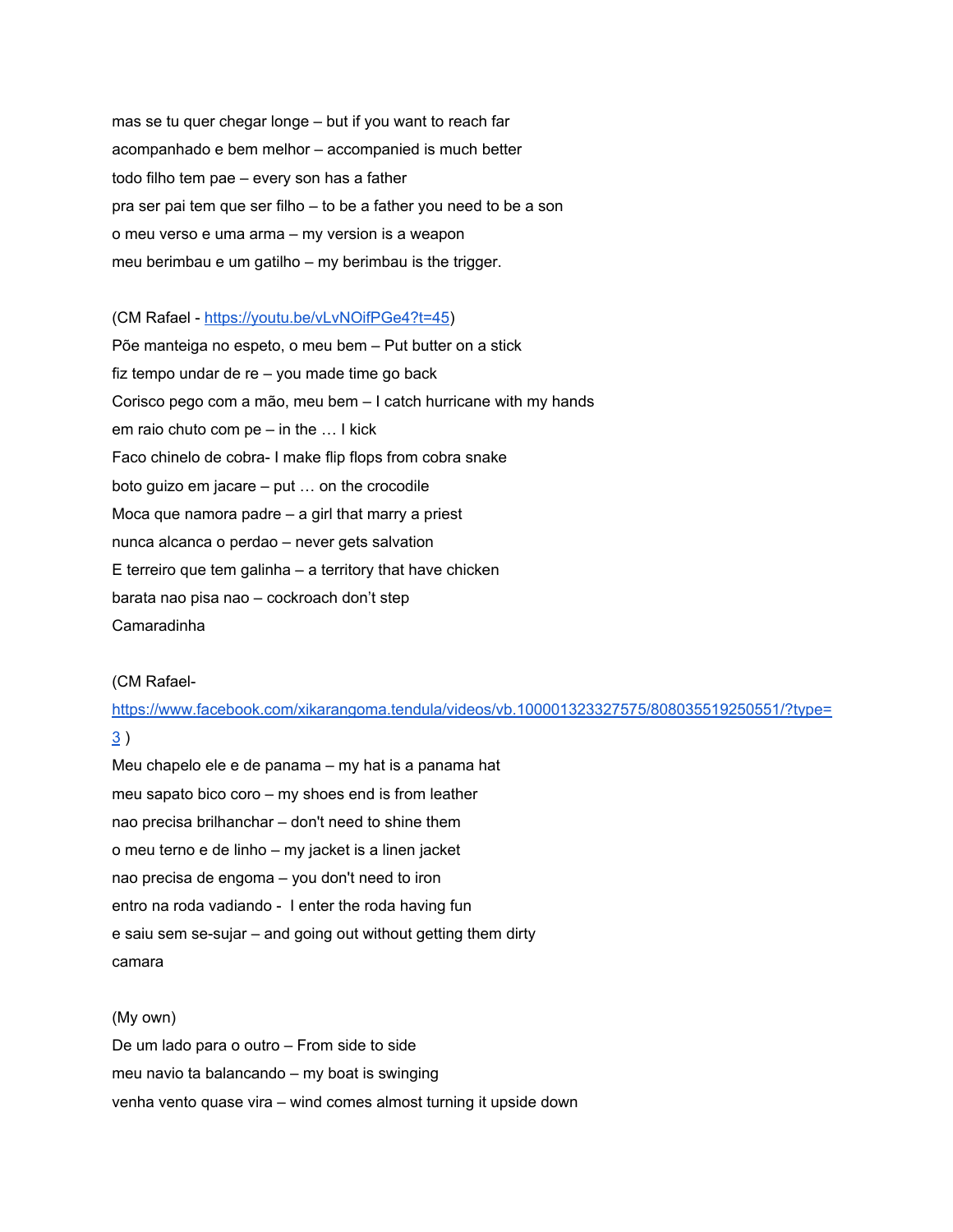venha chuva esta molhando – rain comes and wetters meus companheiros de viagem – my journey partners e quem estao equilibrando – are the ones to keep it in balance

#### (My own)

E de caravao a diamante – From coal to diamond tem que botar muita pressao – A lot of pressure is needed Quando vira diamante – when you get the diamond sao delicados affinacoes – only small polish E se deu tudo certo – and if all went correctly pelo mundo vai brilhar – it will shine over the world

(My own – credits to bob dylan) Os tempos estao mudando – the time are changing nao critica o que não entende – don't criticize what you don't understand Quem estava la ataras – who was last agora sera primeiro – now will be first Pois o perdedor de agora – the loser now sera mas tarde pra ganhar – will later to win O presente de hoje – the present today amanha sera passado – tomorrow will be past Abre olhos colega velho – open your eyes old friend outro chance nao ha – there won't be another chance Melhor comeca nadando – it's better to start swimming se nao, vai afundar – or else you'll sink

(Minhoca - CD Casa mestre ananias - [https://youtu.be/6jlxc11pbbU\)](https://youtu.be/6jlxc11pbbU) La vai, meu navio barra fora - there goes, my ship sails off La vai Meu navio barra fora - there it goes, my ship sails off Ja peguei minha padel - I already took the paddle Vou la, eu vou pra nossa senhora - I'm going there, I'm going to our lady

(Totonho Mare - <https://youtu.be/Nzq4bNSG2qM?t=1716> ) Se quiser ver capoeira - if you want to see capoeira Vai no posto na Gamboa - Go to the Gamboa post La tem siri de mangue - over there there are siri de mangue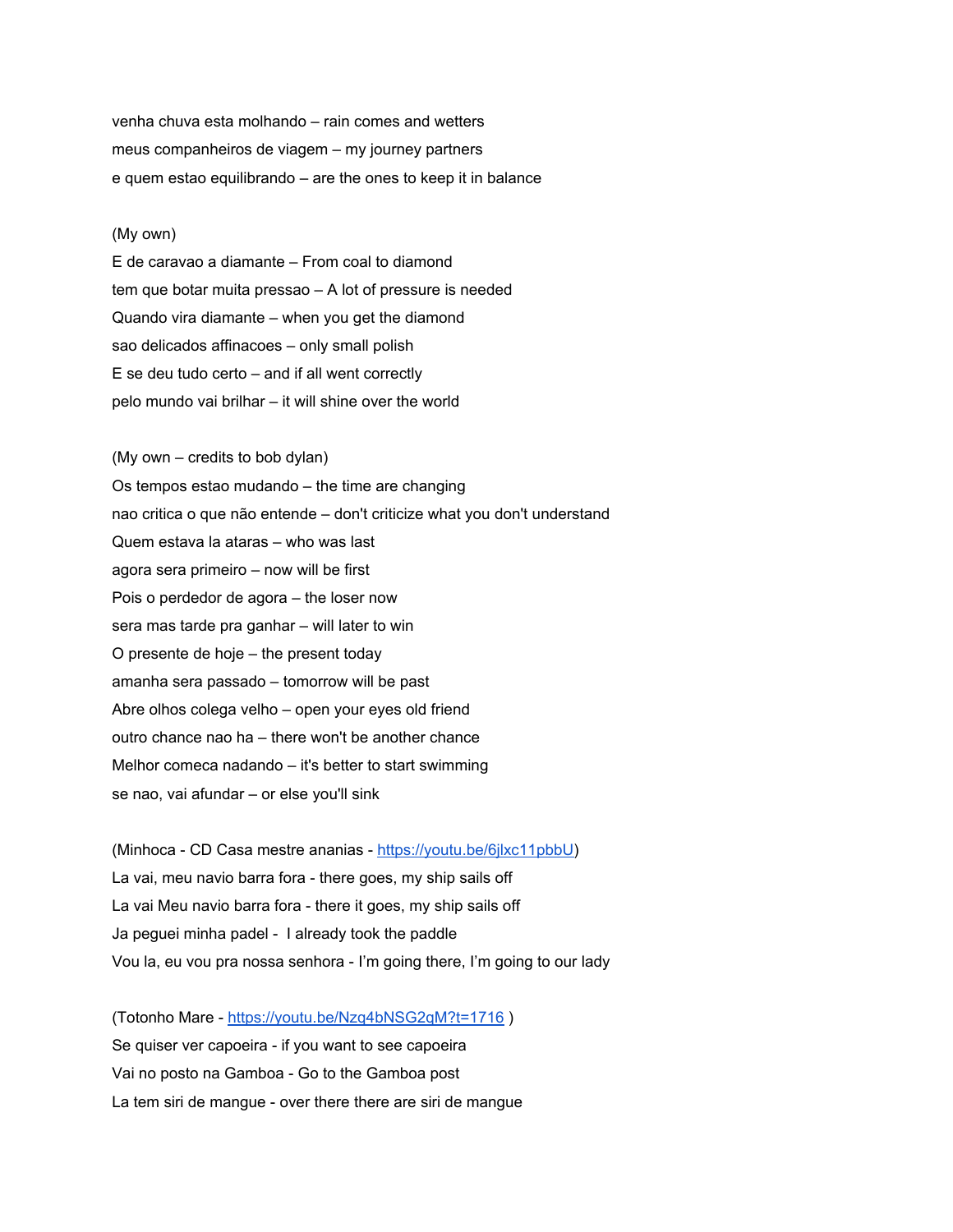Eu sou siri de coroa - I'm the siri of the crown Quando eu entro você entra - when I go in you go in Quando eu saio você sai - When out you go out Capenga foi la em casa - Capenga was home Deu dois mil reais mamãe - gave 2 thousand reais to mom Cafe acucar vovo - coffee and sugar to grandmother Deu dois vintem a de mim - gave me two pennies como eu era mas pequeno - because i was younger Capenga me deu vintem - Capenga gave me one penny Muito bem colega velho - very good my old friend Sua palavra valeu - your word worth Uma pedra deu na outra - a stone hit another Meu coração deu no seu - my heart hit yours Camarda

(Public dominion - [https://youtu.be/kOPFwvgK2T0?t=547\)](https://youtu.be/kOPFwvgK2T0?t=547) Menina que vende ai - The girl that sales there Vende arroz do maranhão - sales rice from maranhão O senhor mandou vender - the master sent selling Na cova do salomao - in the grave of salmon So discipulo que aprende - i'm a student that learns Meu mestre me-deu licao - my master gave me the lesson Nao ha nada pra contar - there is nothing to tell Pois quem ta dentro resolveu - cause whoever is in resolved Era forca de sansao - it was the power of samson Orações de são mateus - the prayers of saint matheus Quando amanheceu zangado - when he wakes up angry Quem pode comigo e deus - only god can handle me camarda

#### **Quadras: (All quadras are in Mestre Bimba CD)**

#### [\(https://youtu.be/s-Xu9vRtugM](https://youtu.be/s-Xu9vRtugM))

A Iúna é mandingueira – The Iuna is a mandingueiro A Iúna é mandingueira Quando Ta no bêbedo – When she is Drunk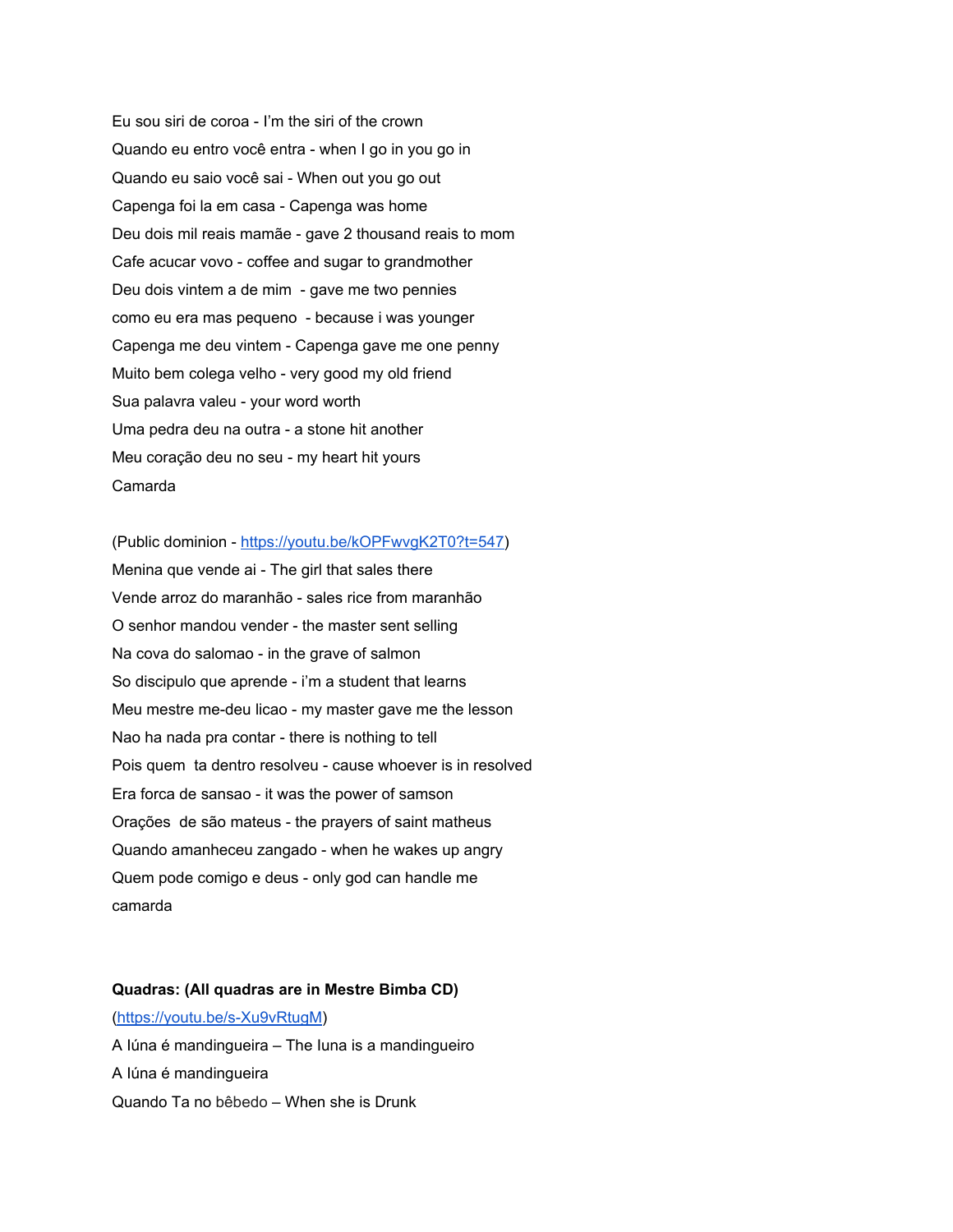Sabida, Foi Ligeira – Smart and Fast Mas a Capoeira Matou – But Capoeira killed her

#### [\(https://youtu.be/PH4vvolwwI0?t=1140\)](https://youtu.be/PH4vvolwwI0?t=1140)

Capenga ontem teve aqui – Capenga yesterday was here Capenga ontem teve aqui – Capenga yesterday was here deu dois mil reais a papae – gave 2 thousand reais to my father deu trem mil reais a mamãe – gave 3 thousand reais to my mother deu dois vintem a mim – gave two pennies for me cafe acucar vovo – coffee and sugar to grandmother sim senhor meu camarada – yes sir my friend quando eu entro você entra - when I enter you enter quando eu saio você sai – when I go out you go out passar bem passar mal – passes good or passes bad tudo na vida e passado – everything in life is passing

## [\(https://youtu.be/PH4vvolwwI0?t=960](https://youtu.be/PH4vvolwwI0?t=960)) \*מילים חסרות Menino quem foi seu mestre – kid who was your mestre Meu mestre foi Salomao – my master was solomon sou discipulo que aprende  $-$  i'm a students that learns Mestre que do licao – a master who gives lessons

#### [\(https://youtu.be/PH4vvolwwI0?t=1069\)](https://youtu.be/PH4vvolwwI0?t=1069)

valha me nossa senhora - it's worth it my lady mãe de deus e a criadora - Gods mother, the creator nossa senhora me ajuda - Our lady, help me nosso senhor me ajudou - Our God help me

#### [\(https://youtu.be/PH4vvolwwI0?t=1355\)](https://youtu.be/PH4vvolwwI0?t=1355)

No dia que eu amanheco – On days that I wake up dentro de Itabaianinha – Inside Itabaianinha Homem nao monta cavalo – man doesn't ride a horse mulher nao deita galinha – women doesn't do anything usful as freiras que tao rezando – the nuns are praying se-esquecem da ladainha - and forgot the Ladainha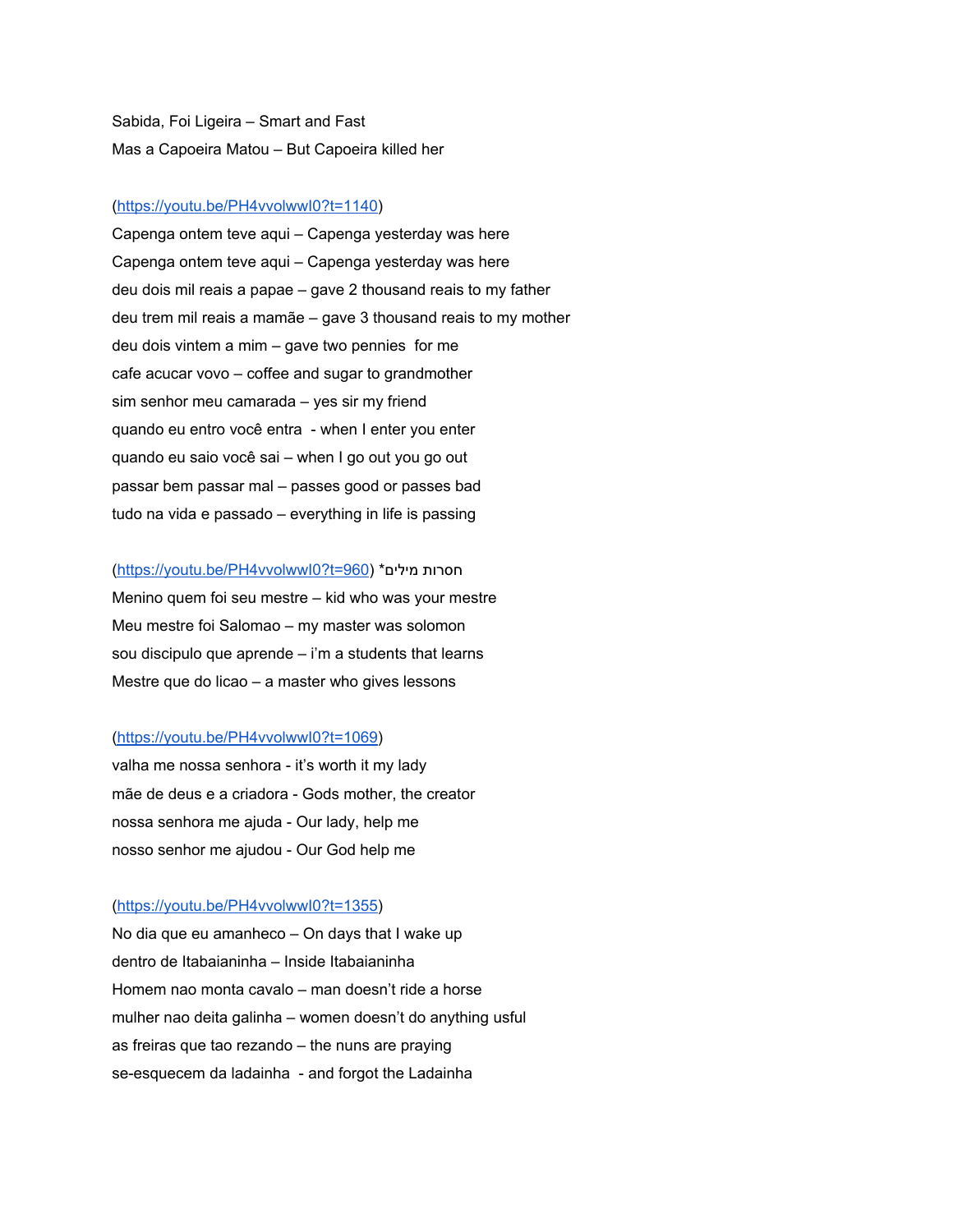## Musicas:

## [\(https://youtu.be/T3ruA8Qdp9w](https://youtu.be/T3ruA8Qdp9w) )

Dona Maria do Camboatá - Dona Maria from Camboatá Camboata do Camboata Coro: Dona maria do Camboata Chega na venda manda botar – arrives to the store sends to take

Dona Maria que vende ai - Dona Maria that sales there Coco, Pipoca que e do Brasil – coconuts, popcorn that are from brasil Coro: Vende ai Vende ai – sales there sales there Coro:

Era besouro era besouro – it was besouro it was besouro Besouro, Cordao de ouro Coro: Besouro de Santa amaro – Besouro from Santa amaro Coro:

Besouro e o Homem – Besouro is the man Coro: zum zum zum besouro e o homem Coro:

## [\(https://youtu.be/tcOUolwss5Q](https://youtu.be/tcOUolwss5Q) )

Agora eu sei, quem matou o meu Besouro – Now I know who killed my Besouro (bug) Depois do morto Besouro Cordão de ouro – After death Besouro is Cordão de ouro Besouro, Besourinho Coro: Cordão de ouro

## [\(https://youtu.be/3ktU8UxlYYk](https://youtu.be/3ktU8UxlYYk) )

Quando eu morrer não quero grito nem miséria – When I die I don't want shouting or misery Quero berimbau tocando – I want Berimbau to play na porta do cemiterio – in the cemetery gate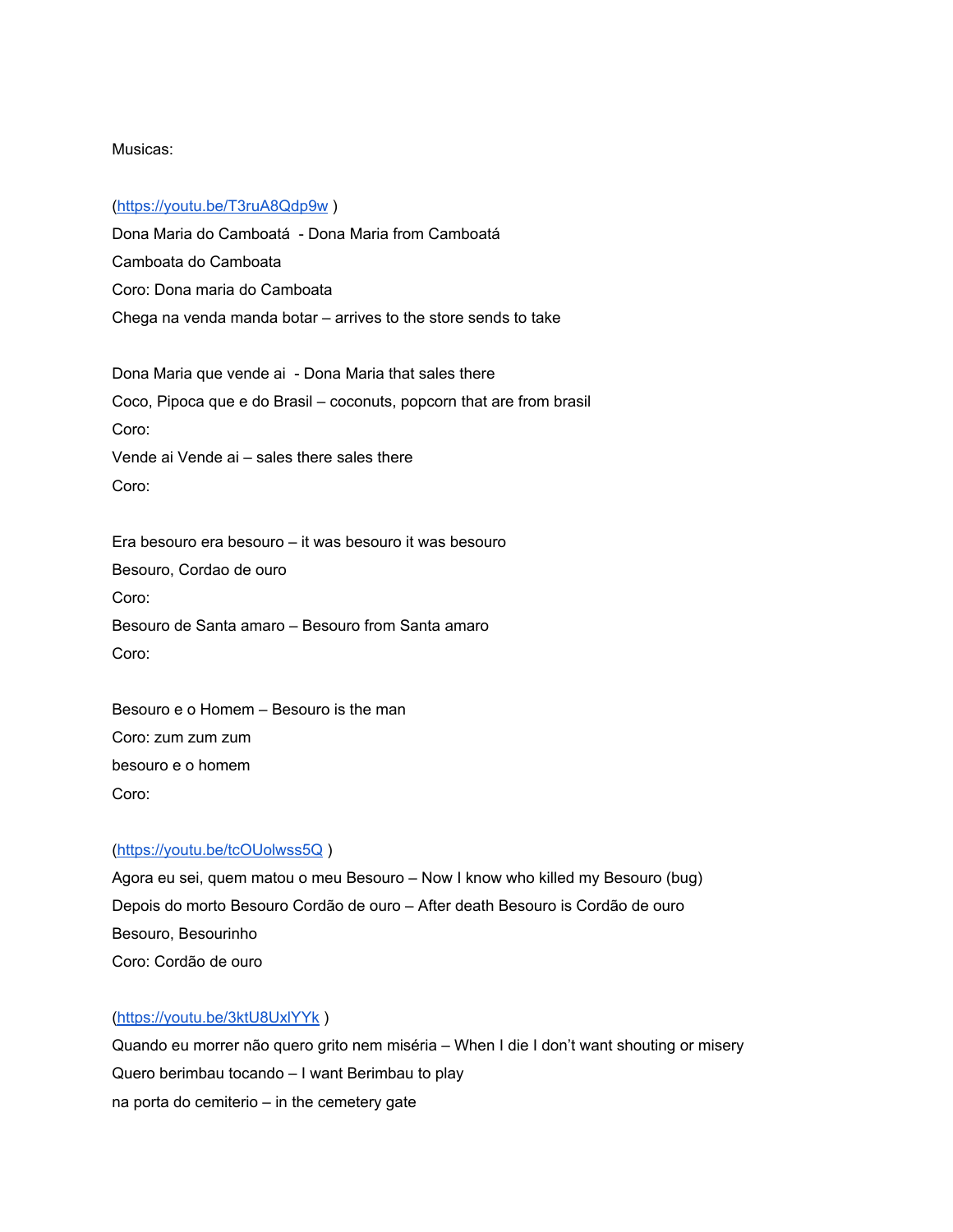com uma fita amarela – with a yellow tape gravdo meu nome nela – that my name is written on it ainda depois o morto – also after death Besouro, cordao de ouro mas como e meu nom- and what is my name? Coro: e besouro – is Besouro

## [\(https://youtu.be/QRqAaFXPRXM](https://youtu.be/QRqAaFXPRXM) )

Eee tum tum tum Olha a Pisada do Lampiao – look at the step of Lampiao Coro: Eee Tum tum tum Mas quem vai la pro sertao – But who goes to the desert Coro:

#### [\(https://youtu.be/ggf7a-83edE?t=1025](https://youtu.be/ggf7a-83edE?t=1025) )

Santa maria mãe de deus – Santa Maria God's Mom Cheguei na igreja me confessei – I came to the Church to confess Coro: Santa maria mãe de deus

#### [\(https://youtu.be/ggf7a-83edE?t=2367](https://youtu.be/ggf7a-83edE?t=2367) )

Ai Meu joelho – my knee Meu joelho dindinha – my knee my love Coro: ai meu joelho Meu joelho, meu joelho dininha Coro: da da da no nego dindinha- hit the neger my love Coro:

### (https://youtu.be/Na03BIIqS E)

Sai sai catarina – go out go out catarina sai do mar venha ver idalina – go out of the sea com see idalina Coro: sai sai catarina sai do mar venha ver venha olhar – go out of the sea com see com look Coro: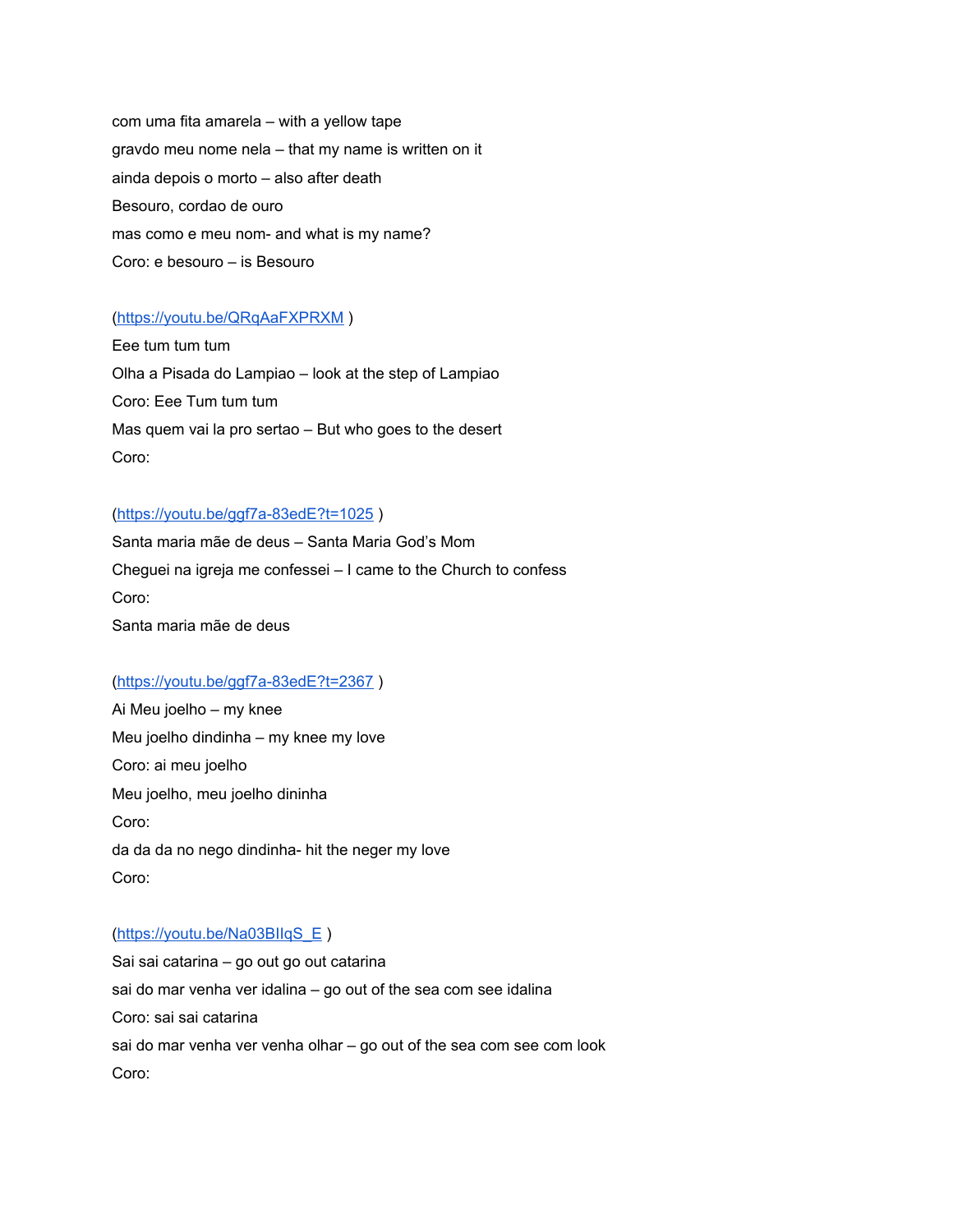#### [\(https://youtu.be/BdjAH4Qbhss](https://youtu.be/BdjAH4Qbhss) )

Vou dizer ao meu senhor, que a manteiga derramou – I'm going to tell my master that the butter melted a manteiga não era minha, a manteiga e de ioio- the butter wasn't mine, it was the for the master Coro: Vou dizer ao meu senhor que a manteiga derramou

a manteiga nao era minha, pra filha de ioio – the butter wasn't mine, it was for the master child Coro:

a manteiga caiu no chão, caiu no chão e se queimou – the butter fell on the floor and burned Coro:

a manteiga não era minha, caiu na água se molhou – the butter wasn't mine, fell to the water and got wet.

E Santo Amaro, vou ver Lampião na noite – Santo Amaro, I'm going to see Lampiao at night meu compadre amarra o boi, que eu também amarro o meu – my friend tie the bull cause I'm tieing mine Coro: e Santo amaro, vou ver Lampião na noite

Vou ver vou falar, vou ver mandingueiro vadiar – i'm going to see going to talk, going to see mandingueiro plays.

### [\(https://youtu.be/VUsR8xRKcHA](https://youtu.be/VUsR8xRKcHA) )

Coro: Quebra quebra, quebra gereba – break the gereba se quebra todo Hoje amanhã que tu quebra – if you break it all today tomorrow what will you break Coro: quebra quebra, quebra gereba

Vou dizer Pra minha mulher paraná, Capoeira me Chama Paraná - I'm going to tell my wife that capoeira is calling me

Coro: Parana e parana e parana

ela bateu pé firme, me juro, isso não aconteceu paraná – She hit firmly with her leg, I swear, It isn't going to happen.

Vou embora vou embora, parana, vou embora pra bahia, Paraná – I'm going, I'm going, I'm going to Bahia

Coro:

La eu jogo Capoeira e de noite e de dia, paraná – there I'll play Capoeira, Day and night Coro:

## [\(https://youtu.be/nJQ0DW-CVF0](https://youtu.be/nJQ0DW-CVF0) )

Coro: Oi sim sim sim, Oi nao nao nao – Oi yes, yes, yes, Oi No no no Meu mestre disse que sim – my Master says yes Quero ver quem disse que nao – I want to see who says no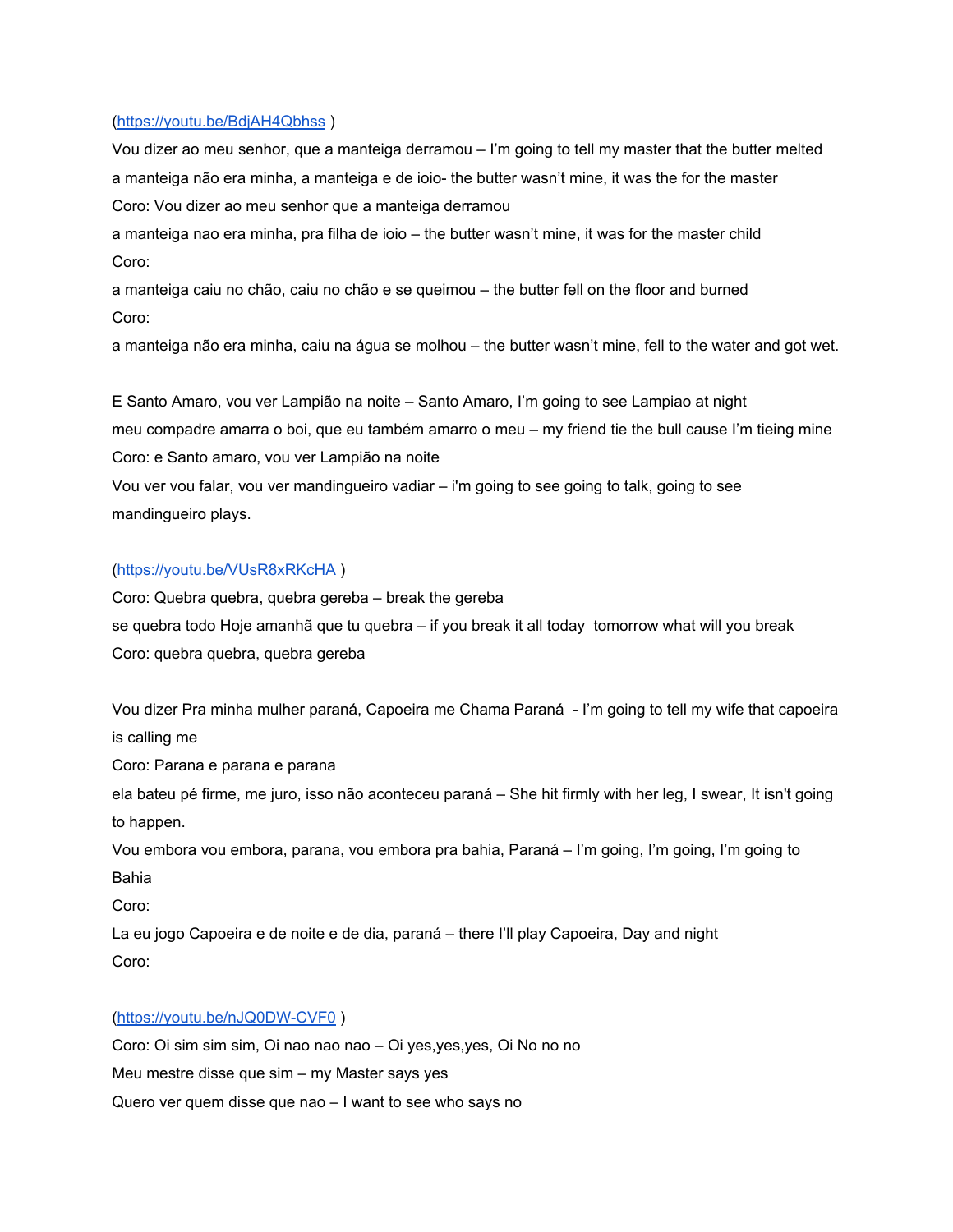## Coro:

Mas hoje tem amanha nao – today there is tomorrow there isn't hoje tem amanha nao – today there is tomorrow there isn't Coro:

Coro: Ola ola ai

Quero ver bater quero ver cair – I want to see someone hit and someone falls Coro: Ja bateu, Quero ver cair – Already hit, I want to see fall

## [\(https://youtu.be/pjjdG6M1-88](https://youtu.be/pjjdG6M1-88) )

Chora Menino – Cry baby Coro: Nhe Nhe Nhe Menino Chorou – The Baby Cried Coro:

## [\(https://youtu.be/6HPYdAJZE8A](https://youtu.be/6HPYdAJZE8A) )

Sao Bento Me chama – Sao Bento I Call you Coro: Ai Ai Ai Sao Bento Me Chama - Coro: Sao Bento me protego – Sao bento defend me Coro: Quando eu confirmo a Razao – When I deal with the situation Coro:

## [\(https://youtu.be/wlO\\_4XWa3FU?t=169](https://youtu.be/wlO_4XWa3FU?t=169) )

Tira daqui bota ali – take from here put there Coro: Idalina Tira de la Bota ca – take from there put here Coro:

# [\(https://youtu.be/0YjWy9LqpK0](https://youtu.be/0YjWy9LqpK0) )

Coro: ai ai Aide E Aide cade voce – Where are you Aide Coro: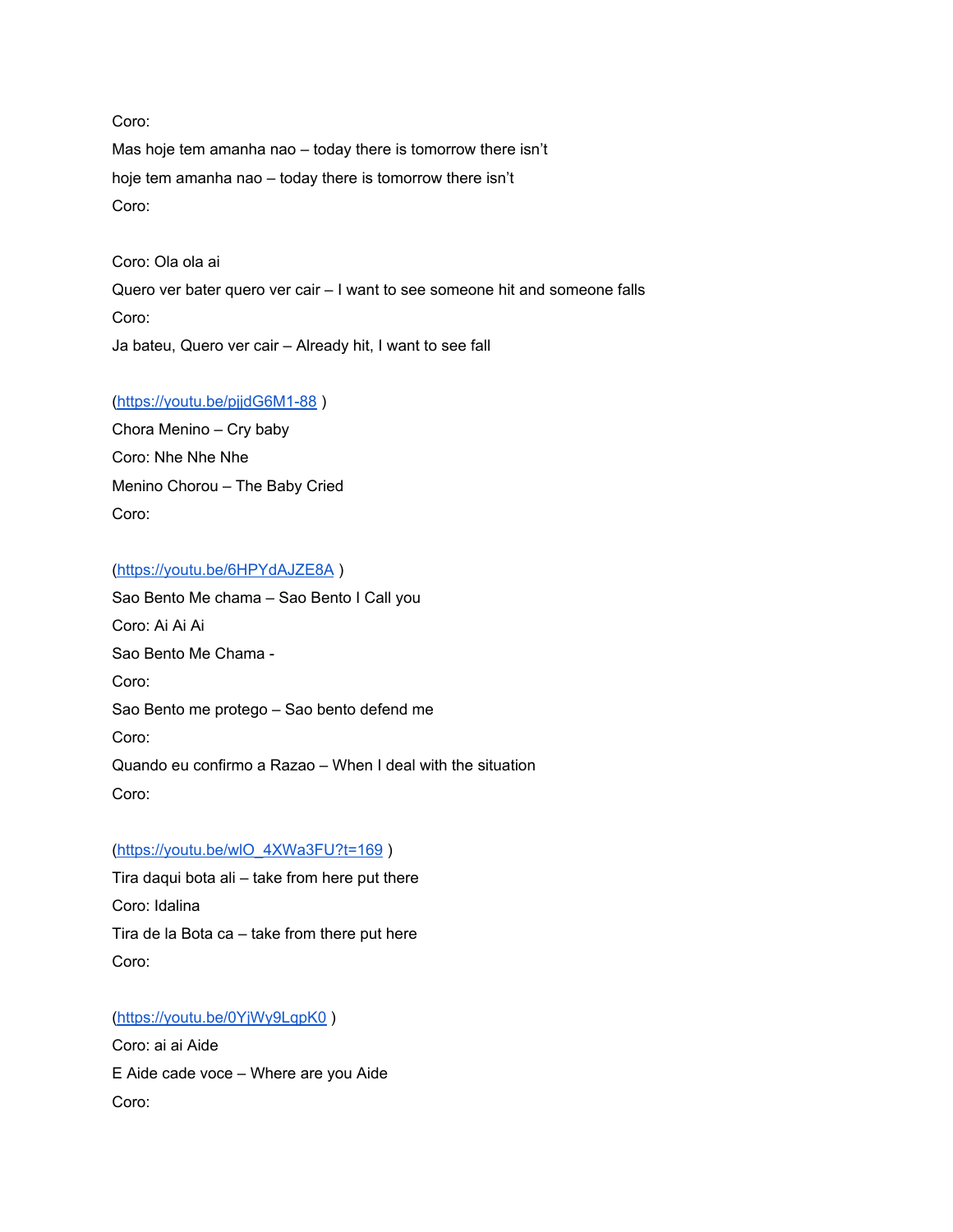Joga com calma, que eu vim pra aprender – Play calm, Because I came to learn Coro: E Aide, O Meu Bem aide Coro:

Maria subiu no coqueiro – maria went up the coconut tree pra pegar coco na mao – to catch a coconut with her hand o coqueiro era alto – the coconut tree was high maria caiu no chao – maria fell on the floor maria coro: caiu no chao

## [\(https://youtu.be/mdl1YxYnljs](https://youtu.be/mdl1YxYnljs) )

Eu nao vou remar contra mare  $-$  i'm not going to Paddle against the sea coro: meu remo quebra – my oar breaks coro: quebra meu barco vira – my boat goes upside down coro: vira eu volto a nado – i'm coming back swimming coro: la do meio do mar – from the middle of the sea.

Quando eu cheguei na bahia – when I arrived to bahia eu cheguei pra vadiar – I came to have fun na roda do mestre lua – in mestre lua's roda o coro pegou la – the coro was catching eu entrei na roda, moco – I entered the roda young man eu escutei alguem falar – I heard someone saying na maneira que ele ginga – in the way he does ginga ele e de angola – he is from angola e de angola e e de angola camara – he is from angola, from angola my friend. Coro:

#### [\(https://youtu.be/U8ikpTzrWYo?t=155](https://youtu.be/U8ikpTzrWYo?t=155) )

Vem a ver angola, vem a ver angola – come and see angola, come and see angola coro: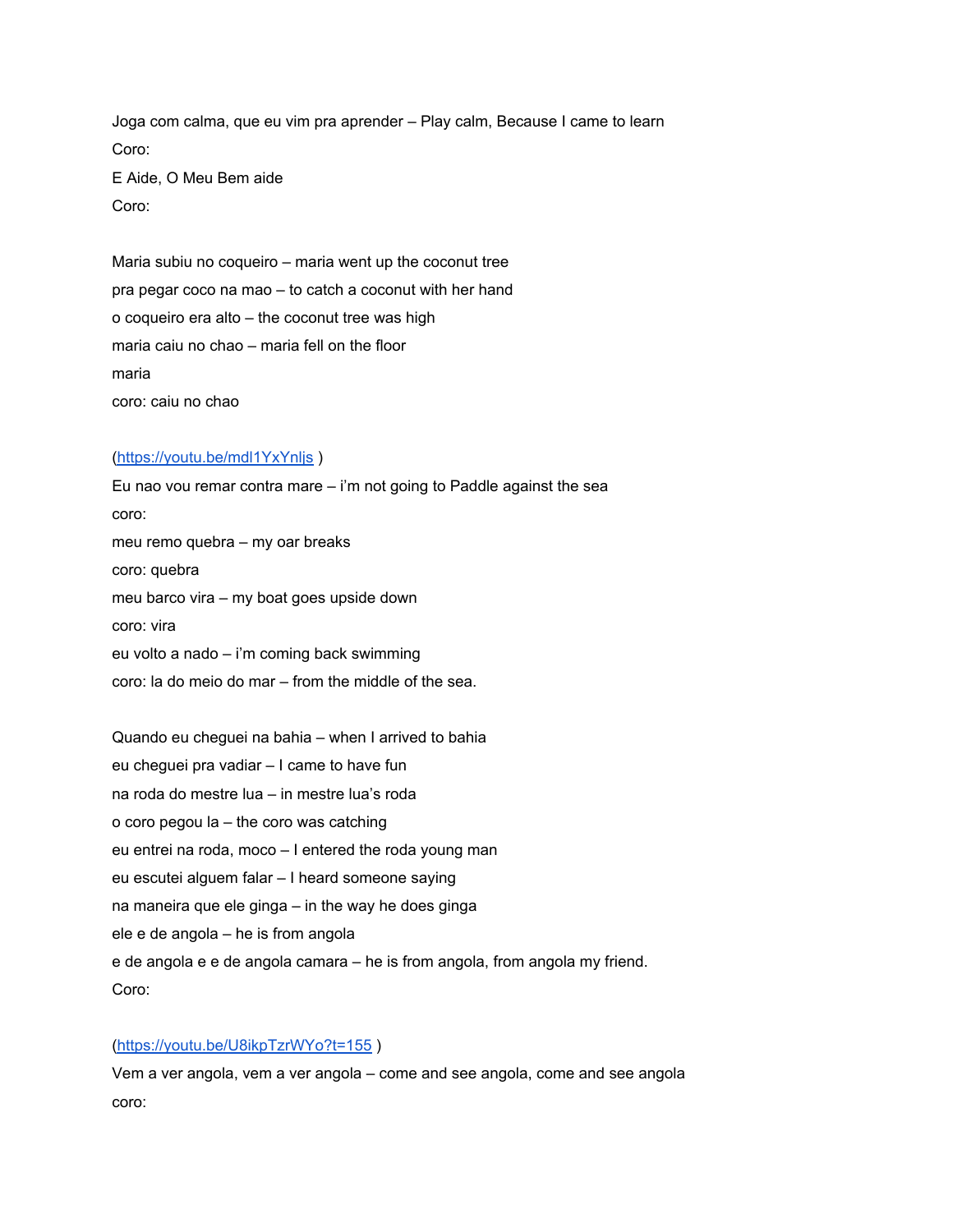angola do sr. traira, do caicara e aberre – angola of sr. traira, of caicara, and aberre e angola de canjiquinha, e angola de muita gente – angola of canjiquinha, angola of a lot of people. Coro: Angola e pra mim – angola is for me

angola e pra voce – angola is for you angola e pra tudo mundo – angola is for everybody que tem amor para aprender – that has love to learn. Coro:

Ladeira de Itaboa – in the downhill of itabua Eu cai escorreguei – I fell I slip Quando eu fui pra levantar – when I got up Procurei a cadeira nao achei – I looked for the chair and didn't find it. E cadeira – it's a chair Coro: eu nao tenho – I don't have

## [\(https://youtu.be/B14LvCWNdH0](https://youtu.be/B14LvCWNdH0) )

E tombo moleque e tombo – it's a tumble punk a tumble tombo para derrubar – tumble to take down tiririca faca de ponta – tiririca is a knife to stumb capoeira vou te-pegar – capoeira i'm going to catch you sinhazinha de tabuleiro – a miss with a table que derrubou meu companheiro – that took down my partenr coro: abra roda minha gente que o batuque e diferente – open the roda my friends, cause the rythem is different.

## [\(https://youtu.be/62OPIjGPdUY?t=370](https://youtu.be/62OPIjGPdUY?t=370) )

Tiririca e faca de corta – the tiririca is a knife to cut corta catimba de senha – it sliced the dress of the princess la de fundo do quintal – from the backyard onde o negro assobiar – where the neger was whistling coro: aruande e faca de matar aruande – aruande is a knife to kill

## [\(https://youtu.be/hS8Em3eV-DU](https://youtu.be/hS8Em3eV-DU) )

Catarina minha nega – catharine my neger onde ta que nao te-vejo – where are you that I don't see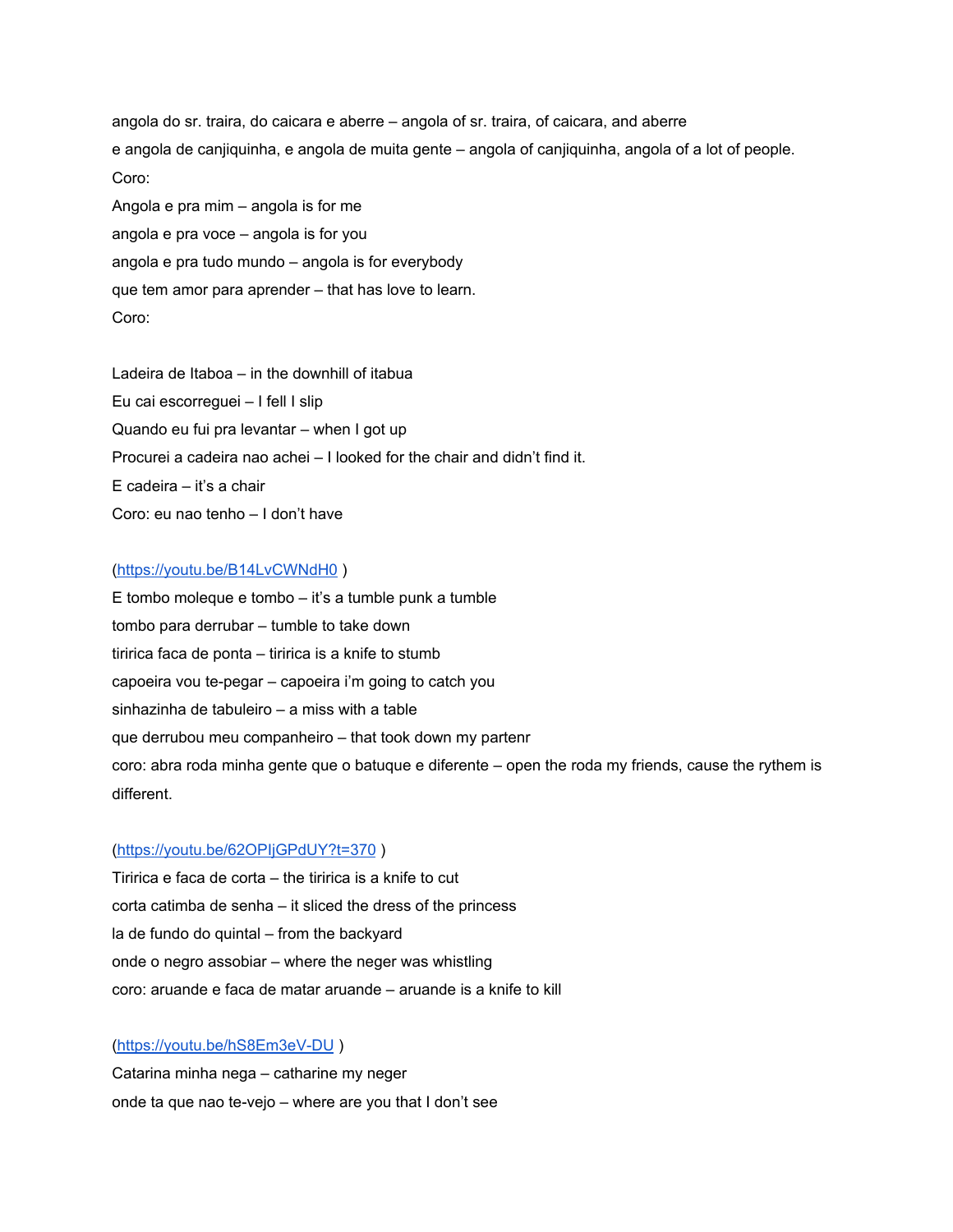foi na cozinha do branco – she was in the whitman kitchen cozinhando caranguejo – cooking a scrub Agua no fogo sinha – look at the fire princess coro: Catarina

#### [\(https://youtu.be/vBSpY801MQc](https://youtu.be/vBSpY801MQc) )

Nao me chama de moleque, meu deus – don't call me punk, god que moleque não sou eu – cause i'm not one quem me chamou de moleque – who called me a punk foi besouro preto – was besouro preto ja morrer – and he already died tu que e moleque – you are a punk coro: moleque e tu – you are one.

Coro: Se a terra foi boa – if the ground is good e o tempo ajuda – and the time helps a semente plantada – the seed that was planted um dia ela ha de brota – on day he will grow up Solo: semente ta pequena – the seed is small mas um dia ela ha de brota – but one day he will grow up se tu quer colher um bom fruto – if you want to collect good fruit da semente tu tem que cuidar – you need to take care of the seed coro: semente mal cuidada – a seed that wasn't taken cared o sol pode lhe-machucar – the sun can hurt him ou então venha chuva pelada – or comes a rain semente nao consegui brotar – and the seed doesn't manage to grow up Coro: se tu ver um fruto bonito – if you see a beautiful fruit pode cre eu vou lhe-falar – it might be, i'll tell you que um dia foi a semente – that one day it was the seed que teve alguem pra cuidar – that had someone who took care of him. Coro: e o fruto ainda vem da semente – the fruit is coming from the seed um dia ela vai te ajudar - one day he could help you tem que ser da sombra para sombra – it need to be from shadow to shadow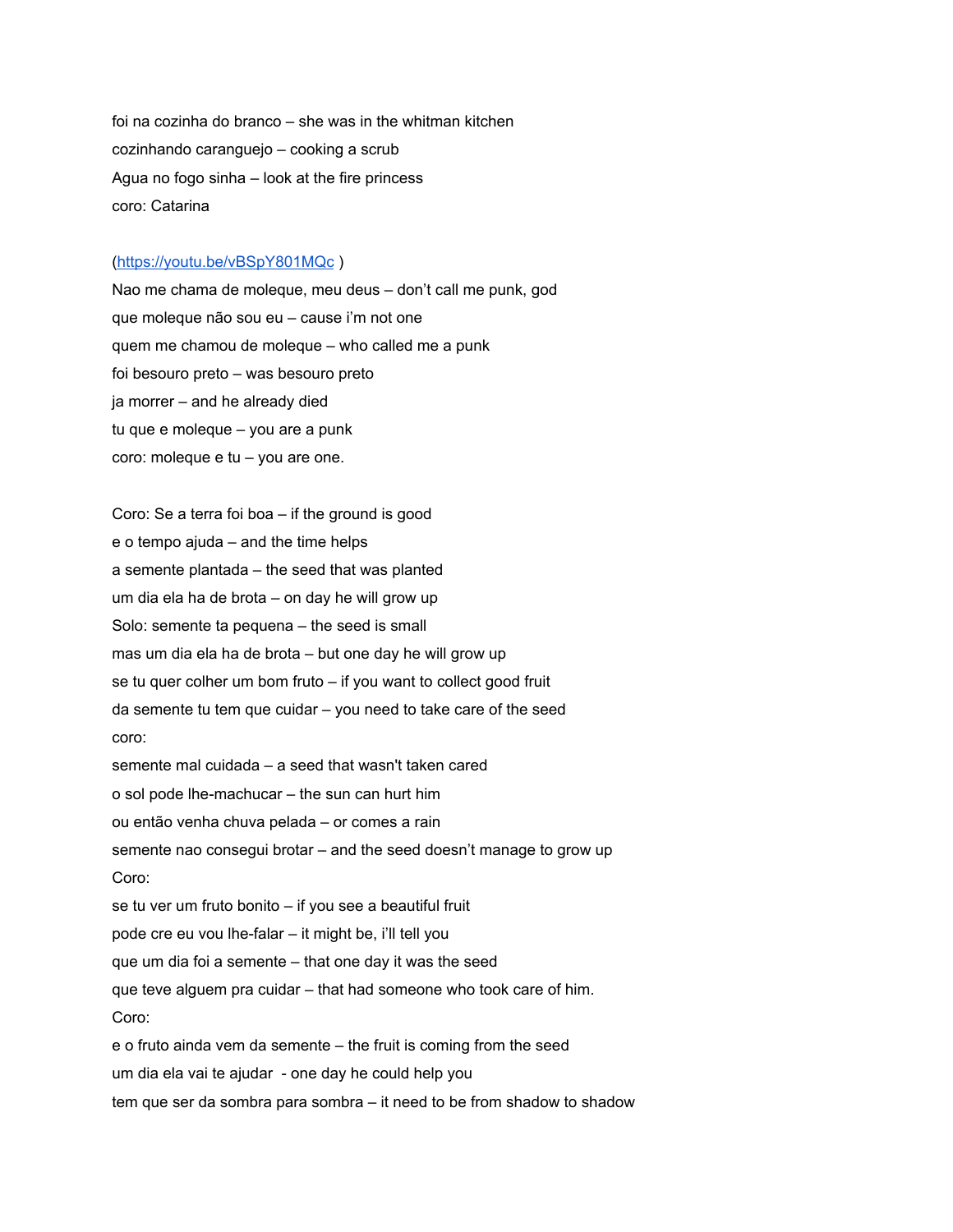quando to quiser de plantar – when you want to plant. Coro:

Coro: Galho da limeira – the lemon tree branch a enchente carregou – the flood Taken a mare ja deu passada – the sea already low vou buscar o meu amor – I'm going to find my love Solo: Duas Coisas neste mundo – to things in this world faz meu coração palpita – makes my heart beat um e berimbau vozeiro – one is a vocal berimbau e uma e moca bonita – and the other is a beautiful girl Coro: Tum tum tum bateu na porta – bum bum bum someone knock on the door Maria vai ver quem e – Maria go see who is it se fosse um capoeira – if it's a Capoeirista Chega na ponta do pé – go on your tiptoes Coro:

Galho da Roseira quebrou – Da rose tree branch was broked A enchente carregou – the flood took Quando a mare vaza – when the sea is down eu vou buscar o meu amor – I'm going to look for my love quando a mare baixa – when the sea is low Coro: Eu vou buscar o meu amo

## [\(https://youtu.be/-ZpxTVEdksY](https://youtu.be/-ZpxTVEdksY) )

Coro: No tempo do Cativeiro – on the slavery times Quando o Senhor me batia – when the master hit me eu rezava pra nossa senhora, Meu deus – I would have prayed to the lady, oi god Como a pancada duia – how much the beat heart Solo: No tempo do cativeiro – in the slavery times Eu nao posso nem me lembrar – I can't even recall o negao que trabalhava – the negro that worked Apanhava sem nada ganhar – got beaten without earning anything Coro: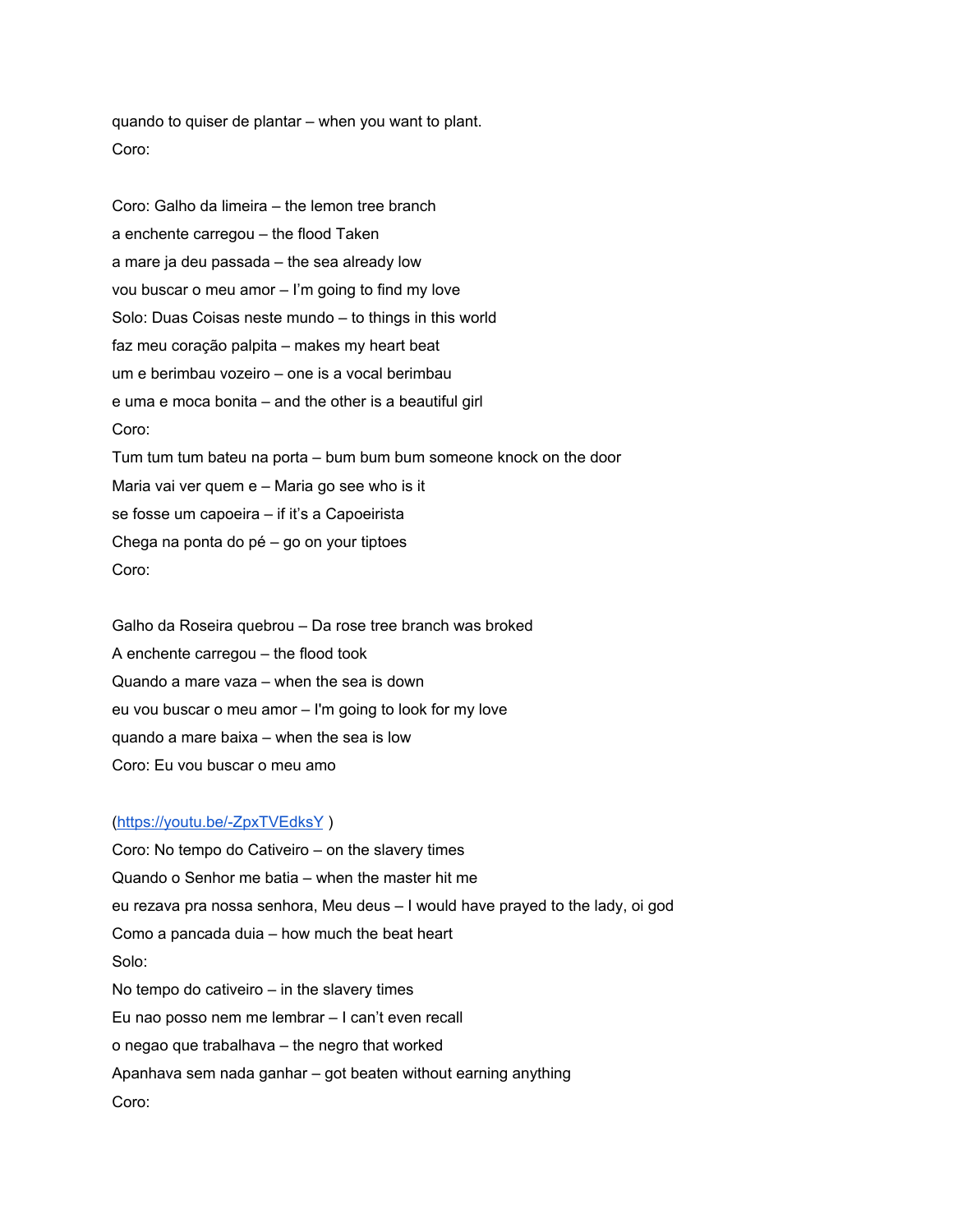mamae esta me chamando – mom is calling me vovo mando me chama – grandma sent to call me no tempo do cativeiro – on the slavery times capoeira eu quero jogar – capoeira I want to play Coro:

## [\(https://youtu.be/ggf7a-83edE?t=578](https://youtu.be/ggf7a-83edE?t=578) )

Coro:Sua coroa de ouro e mariwo ,Sua coroa de ouro e mariwo Toda vez que me acordo – every time that I wake up eu nao me canso de louvar – i'm not getting tired of blessing ajoelho e peco ogum – I kneel and ask ogum pra poder me abenoca – for him to bless me Mariwo Mariwo Coro: Toda vez que vou na estrada – every time that I go on the road eu não esqueço de levar – I don't forget to bring pois eu levo minhas moedas – I bring my coins também meus arracacha – and my arracacha Mariwo Mariwo Coro: quando eu vim da minha bahia – When I cam from bahia por meu santo eu foi louvado – I was blessed by my god quando eu chego no bonfim – When I arrive to bonfim vou rezar pro oxala – I pray to Oxala mariwo mariwo Coro:

#### [\(https://youtu.be/SZ9--jl4jBw?t=78](https://youtu.be/SZ9--jl4jBw?t=78) )

Coro: Ai ai ai ai, ai ai ai ai Quem ta fora nao entra quem ta dentro nao sai Coro:

## [\(https://youtu.be/eGN70bLJFcw?t=188](https://youtu.be/eGN70bLJFcw?t=188) )

Coro: Samba iaia Samba ioio Salve a bahia do nosso senhor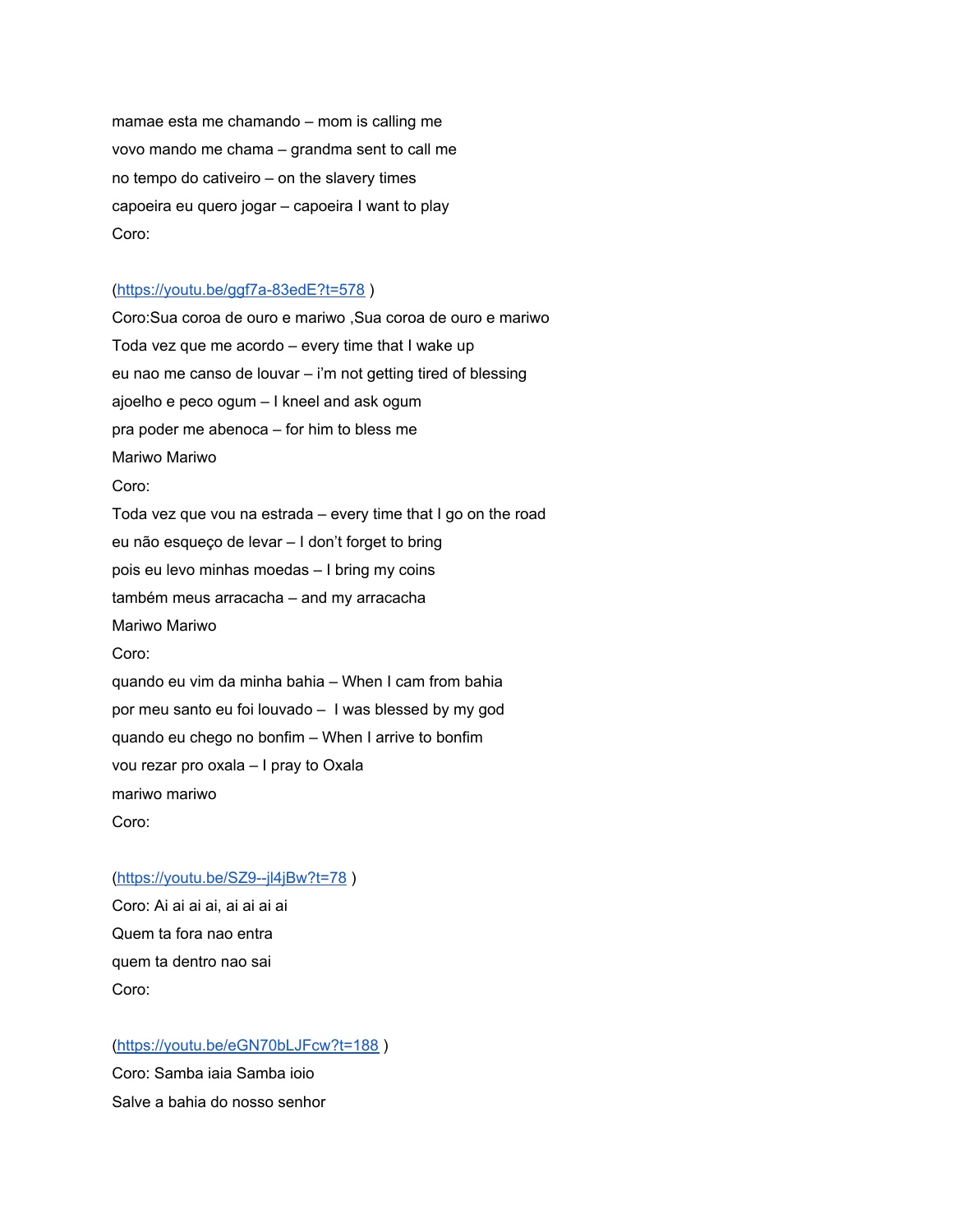Coro: Salve a Bahia e Salvador Coro:

Coro: Devagar Devagarinho O meu bem eu vou embora Coro: O meu bem eu vou embora

Coro: Eu vou jogar pra ver se ypiranga vence comercial Pra ver se ypiranga vence o comercial, Pra ver se ypiranga vence o comercial Coro:

Areia de mamae Oxum – The sand of mother oxum Areia de mae Iemanja – The sand of mother Imanja Areia na beira do rio – The sand by the river Areia no fundo do mar – The sand by the sea Areia do rio – The sand by the river Coro: Areia do mar – the sand by the sea

Tava na beira do rio companheiro – I was by the river my friend Pescando minha piaba – Fishing my Schizodon Agass Quando eu olhei para atrás – When I looked backwards Samba Da Murichaba – There was Murichaba Samba Companheiro – Friend Coro: Samba Da Murichaba eu vi – I Saw Coro:

Marimbondo pequenininho - Small Bee la em cima do telhado - On the top of the ceiling Quanto mas mexer com esse - The more you mass up with it O bicho fica zangado - The creature becomes angry Mas que bixo que é? - Which creature is it Coro: Marimbondo assanhado - The angry bee Mas que bixo que é? - Which creature is it